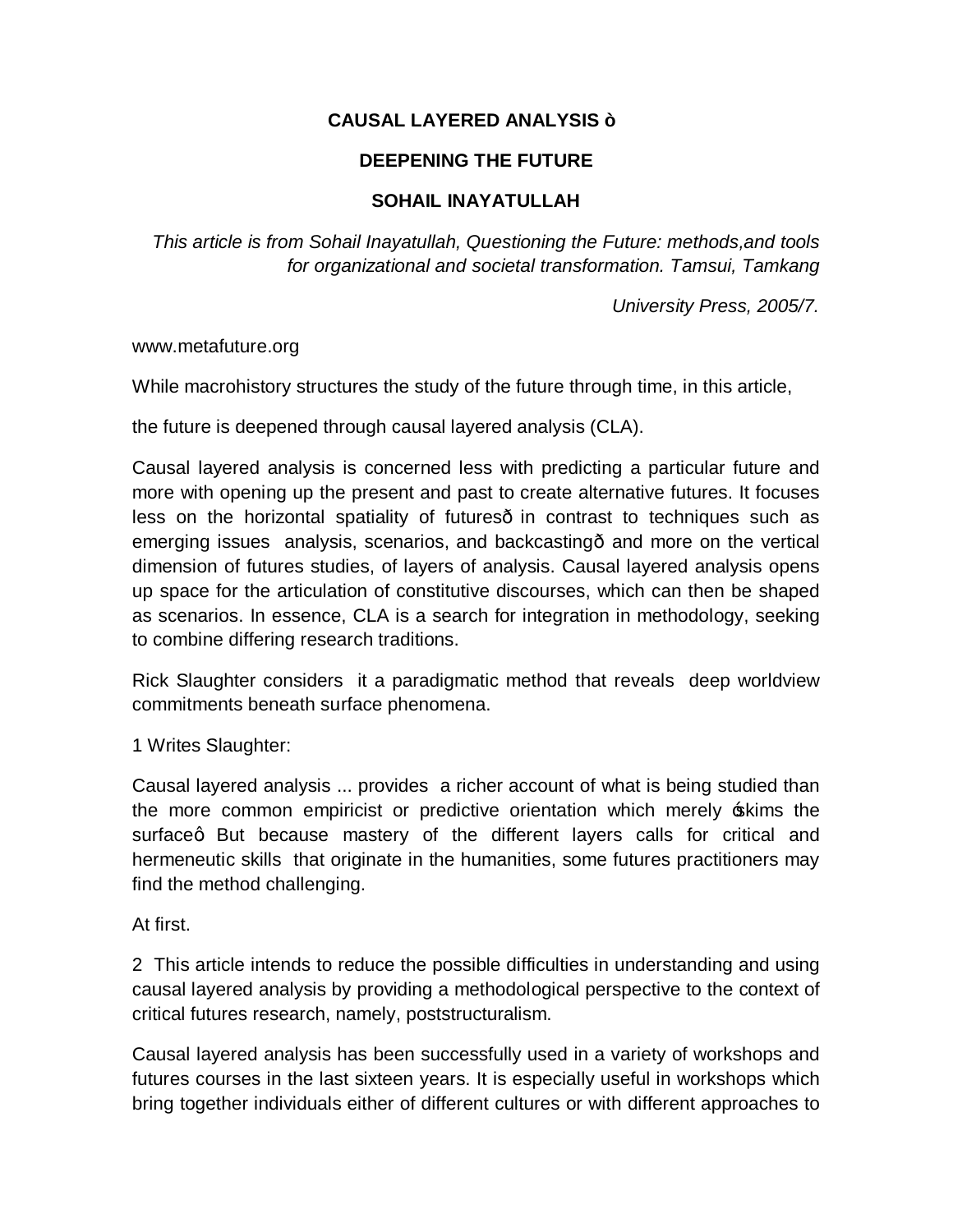solving problems. It is best used prior to scenario building as it poens upga vertical space for scenarios of different categories. Some of the benefits of CLA are that:

- (1) CLA expands the range and richness of scenarios (the CLA categories can be used in the incasting  $phase$ ) $L$
- (2) Causal layered analysis: DEEPENING the Future when used in a workshop setting, it leads to the inclusion of different ways of knowing among participantsL
- (3) it appeals to and can be used by a wider range of individuals as it incorporates non-textual and poetic/artistic expression in the futures processL
- (4) CLA layers participant's positions (conflicting and harmonious ones)L
- (5) It moves the debate/discussion beyond the superficial and obvious to the deeper and marginal
- (6) it allows for a range of transformative actionsL

(7) CLA leads to policy actions that can be informed by alternative layers of analysisLand

(8) CLA reinstates the vertical in social analysis, that is, from postmodern relativism to global ethics.

Causal layered analysis can be seen as an effort to use poststructuralism, not just as an epistemological framework as developed by thinkers such as Michel Foucault—but as a research method, as a way to conduct inquiry into the nature of past, present and future.

Causal layered analysis and futures research

Among other mapping schemes,

3 I have divided futures studies into three overlapping research dimensions: empirical, interpretive and critical,

4 with a fourth perspective that of action research e merging. Each dimension makes different assumptions about the real, about truth, about the role of the subject, about the nature of the universe, and about the nature of the future.

5 My own preference has been for approaches that use all four—that contextualize data (the predictive) with the meanings (interpretive) we give them, and then locate these in various historical structures of power/knowledge—class, gender, varna and episteme (the critical). This entire process must, however, be communicativeL that is, the categories must be derived through doing, interaction with the real world of others how they see, think and create the future.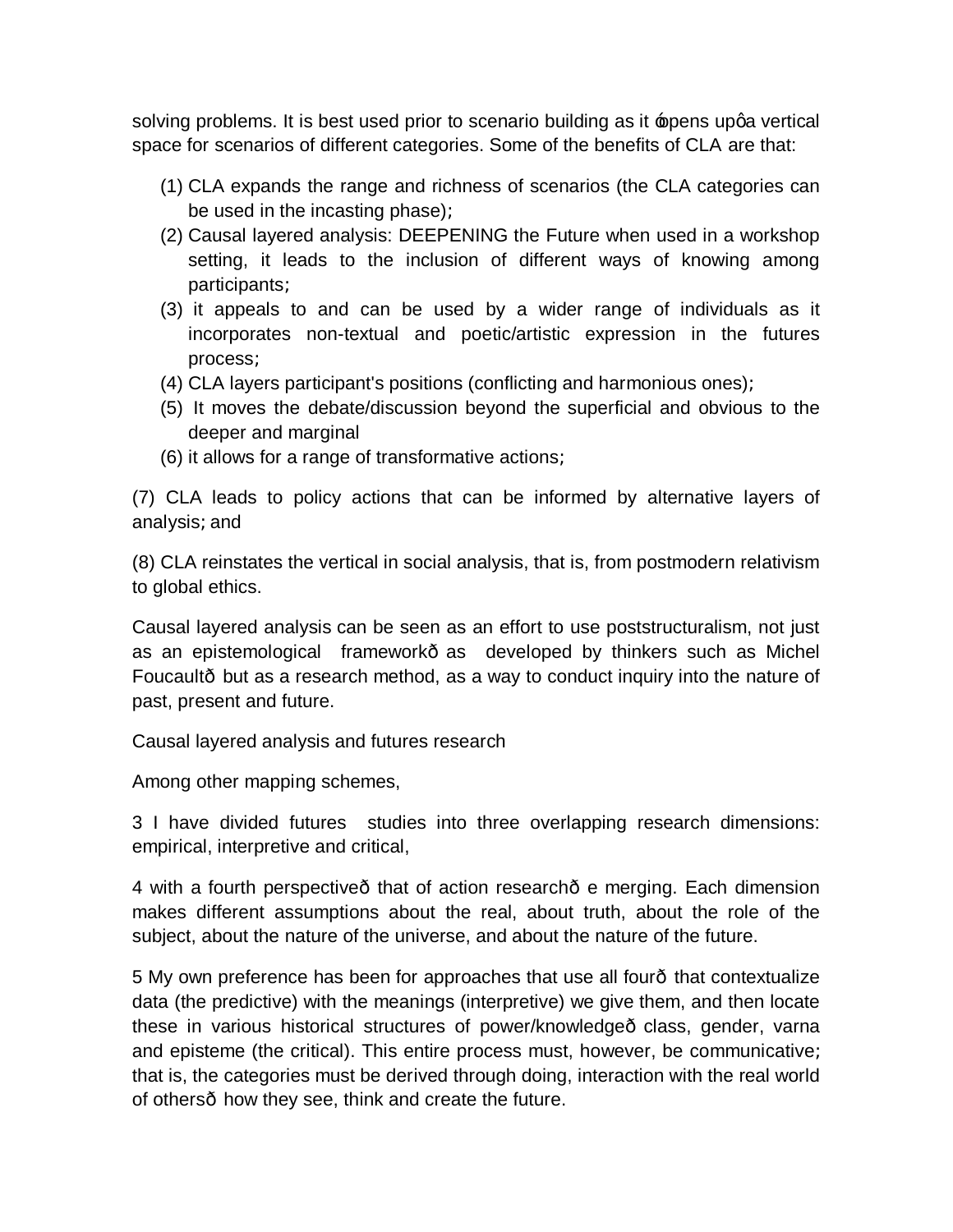Even as it integrates multiple perspectives, causal layered analysis is well situated

in critical futures research.

6 This tradition is less concerned with disinterest, as in the empirical, or with creating mutual understanding, as in the interpretive, than with creating distance from current categories. Such distance allows us to see current social practices as fragile, as particular, and not as universal categories of thought—they are seen as discourse, an understanding similar to paradigm but inclusive of epistemological assumptions.

In the poststructural critical approach, the task is not one of prediction or comparison (as in the interpretive), but of making units of analysis problematic.

The task is not so much to better define the future but rather, at some level, to  $\pm$ ndefinegthe future, to question it. For example, of importance are not population forecasts but how the category of populationghas become historically valorized in discourseL we might perhaps ask, why population instead of community or people.

Causal layered analysis: DEEPENING the Future 3 Taking a broader political view, we can also query why population is being predicted anyway? Why are growth rates more important than levels of consumption? The role of the state and other forms of power such as religious institutions in creating authoritative discourses- in naturalizing certain questions and leaving unproblematic others- is central to understanding how a particular future has become hegemonic. But more than just forms of power, such epistemes or structures of knowledge may frame what is knowable and what is not, and define and bind intelligibility. Thus, while structures and institutions such as the modern state are useful tools for analysis, they are seen not as universal but as particular to history, civilization and episteme (the knowledge boundaries that frame our knowing). They are situated.

The poststructural approach attempts to make problematic trends or events given to us in the futures literature, and not just to discern their class basis as in conventional neo-Marxian critical research. The issue is not only what are other events/trends that could have been put forth, but how an issue has been constructed as an event or trend in the first place, and the  $\pm$ ostgof that particular social construction what paradigm is privileged by the nomination of a trend or event.

Using other ways of knowing, particularly categories of knowledge from other civilizations, is one of the most useful ways to create a distance from the present.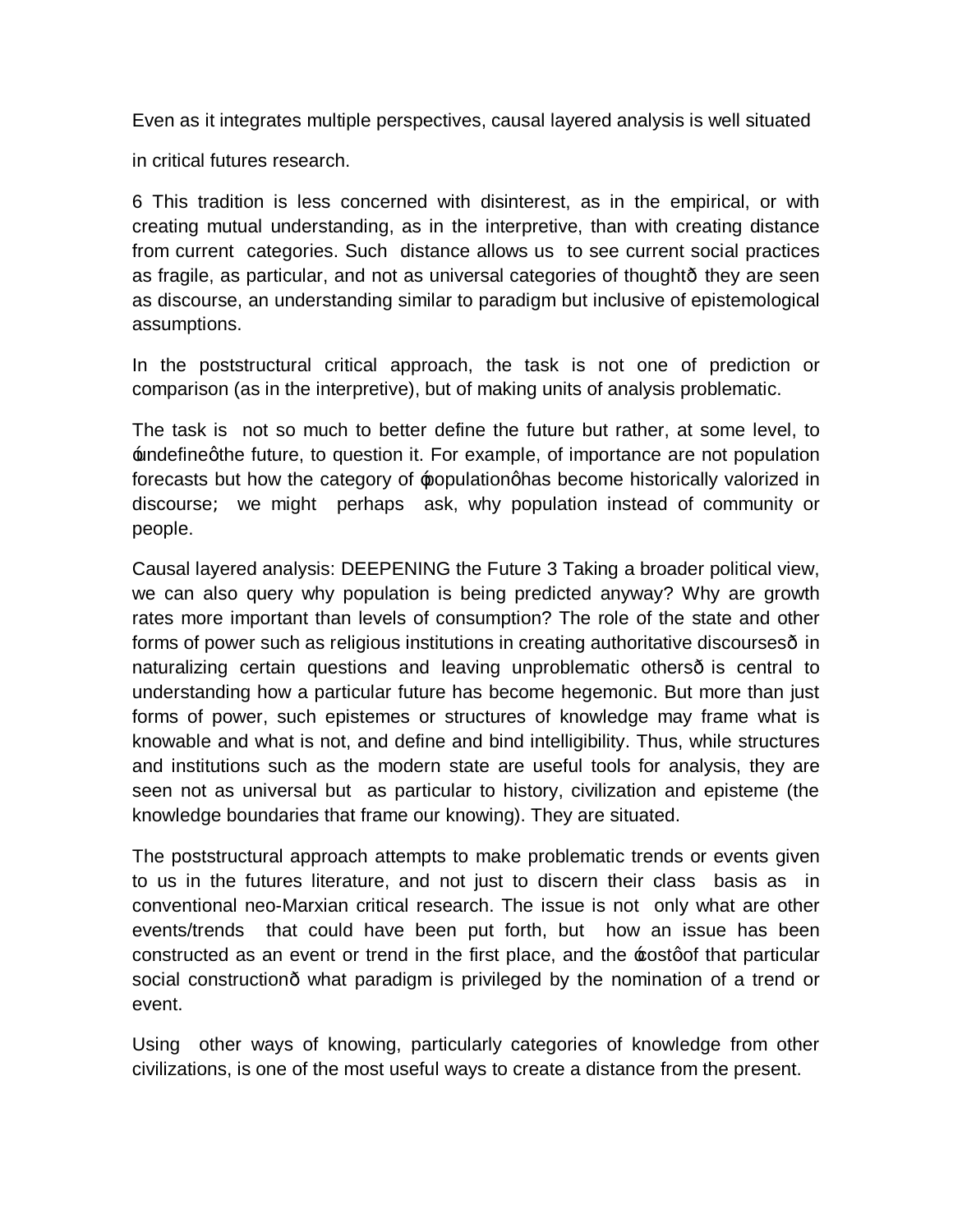For example, in our population example, we can query  $\pm$ ivilizationg asking how Confucian, Islamic, Pacific, or Indic civilizations constitute the population discourse. Scenarios about the future of population become far more problematic once the underlying category of the scenario, in this case population, is contested.

At issue is how enumeration the counting of people has affected people's conception of time and relations with self, other and state.

7 The goal of critical research is thus to disturb present power relations by making

problematic our categories and evoking other places or scenarios of the future.

Through this historical, future and civilizational distance, the present becomes less rigid Lindeed, it becomes remarkable. This allows the spaces of reality to loosen and the new possibilities, ideas and structures, to emerge. The issue is less what is the truth but how truth functions in particular policy settings, how truth is evoked, who evokes it, how it circulates, and who gains and loses by particular nominations of what is true, real and significant.

In this approach, language is not symbolic but is constitutive of reality. This is quite different from the empirical domain where in language is seen as transparent, merely describing reality in a neutral way, or the interpretive (where language is opaque), coloring reality in particular ways. By moving up and down levels of analysis, CLA brings in these different epistemological positions but sorts them out at different levels. The movement up and down is critical, otherwise a causal layered analysis will remain only concerned with better categories and not wiser policies. By moving back up to the litany level from the deeper layers of discourse and metaphor, more holistic policies should ideally result.

Central to an interpretive and critical approach is the notion of civilizational futures research. Civilizational research makes problematic current categories,

4 Causal layered analysis: DEEPENING the Future since they are often based on the dominant civilization (in this case, the West). It informs us that behind the level of empirical reality is cultural reality, and behind that is worldview.

While the postmodern/poststructural turn in the social sciences has been discussed exhaustively in many places,

8 My effort is to simplify these complex social theories and see if poststructuralism can be used as a method, even if it is considered anti-method by strict **from-practitionersq** 

9. The poststructural futures toolbox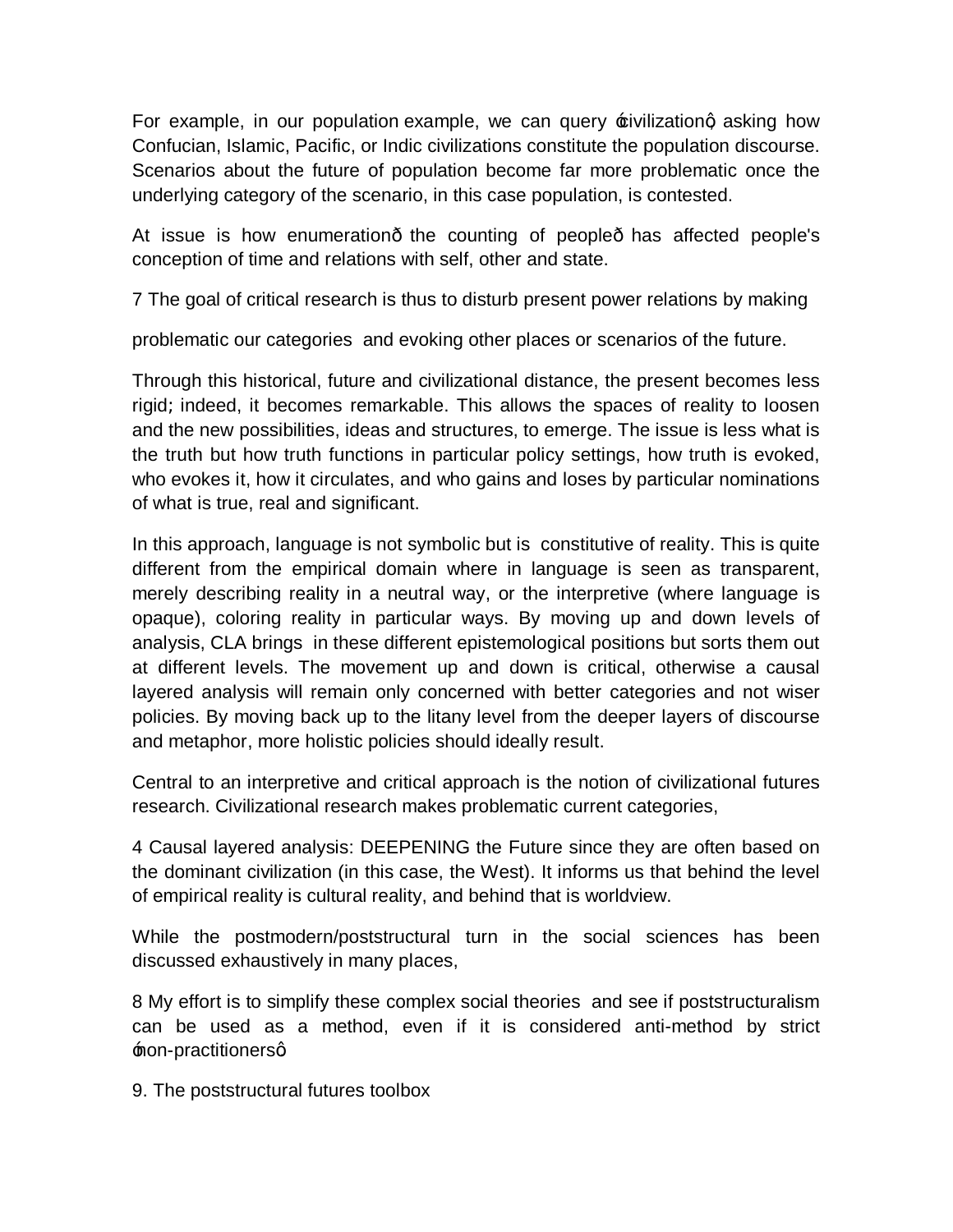The first term in a poststructural futures conceptual toolbox is deconstruction. In this we take a text (here meaning anything that can be critiqued—a movie, a book, a worldview, a person- something or someone that can be readd and break apart its components, asking what is visible and what is invisible? Research questions that emerge from this perspective include:

The second concept is genealogy. This is history: not a continuous history of events and trends, but more a history of paradigms, if you will, of discerning which discourses have been hegemonic and how the term under study has traveled through these various discourses. Thus for Nietzsche, it was not so much an issue of what is the moral, but a genealogy of the moral: how and when the moral becomes contentious and through which discourses.

The third crucial term is distance. Again, this is to differentiate between the disinterest of empiricism and the mutuality of interpretative research. Distancing provides the theoretical link between poststructural thought and futures studies.

Scenarios become not forecasts but images of the possible that critique the present, that make it remarkable, thus allowing other futures to emerge.

#### **DECONSTRUCTION**

Who is privileged at the level of knowledge? Who gains at economic, social

and other levels? Who is silenced? What is the politics of truth?

In terms of futures studies, we ask:Which future is privileged? Which assumptions of the future are made preferable?

#### GENEALOGY

Which discourses have been victorious in constituting the present? How have they traveled through history?

What have been the points in which the issue has become important or contentious?

What might be the genealogies of the future?

Causal layered analysis: DEEPENING the Future 5

Distancing can be accomplished by utopias as well- perfectg nog or far away places other spaces.

The fourth notion is alternative pasts and futuresq While futures studies has focused only on alternative futures, within the poststructural critical framework just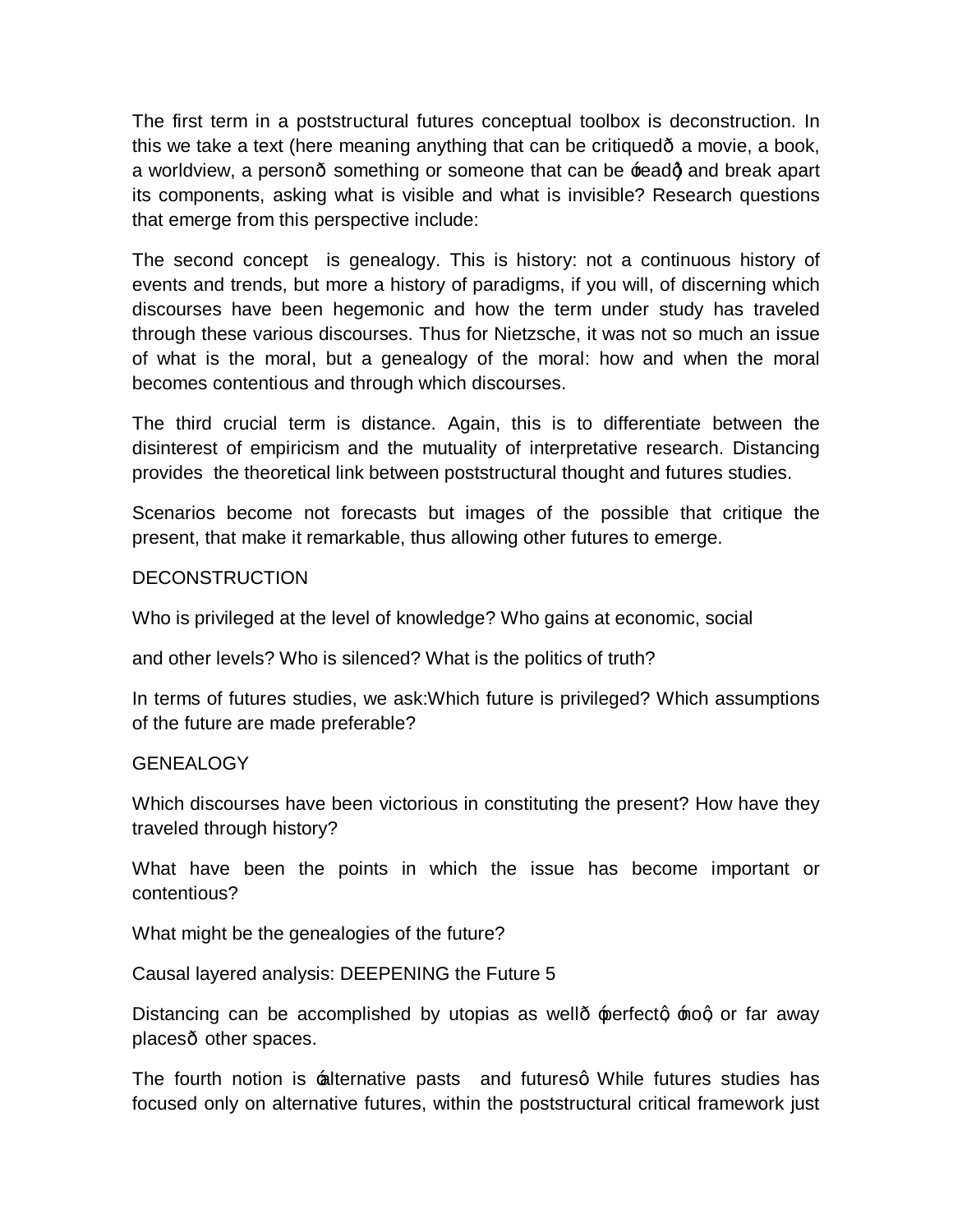as the future is problematic, so is the past. The past we see as truth is in fact the particular writing of history, often by the victors of history. The questions that flow from this perspective are:

The last concept reordering knowledge brings a different dimension to the future and is similar to much of the work being done in civilizational futures research.

10 Reordering knowledge is similar to deconstruction and genealogy, in that it undoes particular categories. However, it focuses particularly on how certain categories such as  $\pm$ ivilization or  $\pm$ tages in history order knowledge.

These five concepts are elements in a poststructural futures toolbox. There is a strong link, of course, to other futures methods. Emerging issues analysis,

11 for example, at one level predicts issues outside conventional knowledge categories but it does so by disturbing conventional categories, by making them problematicLit reorders knowledge. The notion of the **fights of robotsg for example**, forces us to rethink rights, seeing them not as universal but as historical and political, as hard-fought political and conceptual battles. It also forces us to rethink intelligence and sentience, posing the question: What is life? Thus, a futures method such as emerging issues analysis, conventionally used to identify trends.

**DISTANCE** 

Which scenarios make the present remarkable? Make it unfamiliar?

Strange? Denaturalize it?

Are these scenarios in historical space (the futures that could have been) or in present, or future space?

#### ALTERNATIVE PASTS and FUTURES

Which interpretation of past is valorized? What histories make the present problematic? Which vision of the future is used to maintain the present?

Which undo the unity of the present?

#### REORDERING KNOWLEDGE

How does the ordering of knowledge differ across civilization, gender and episteme? What or Who is othered? How does it denaturalize current orderings, making them peculiar instead of universal?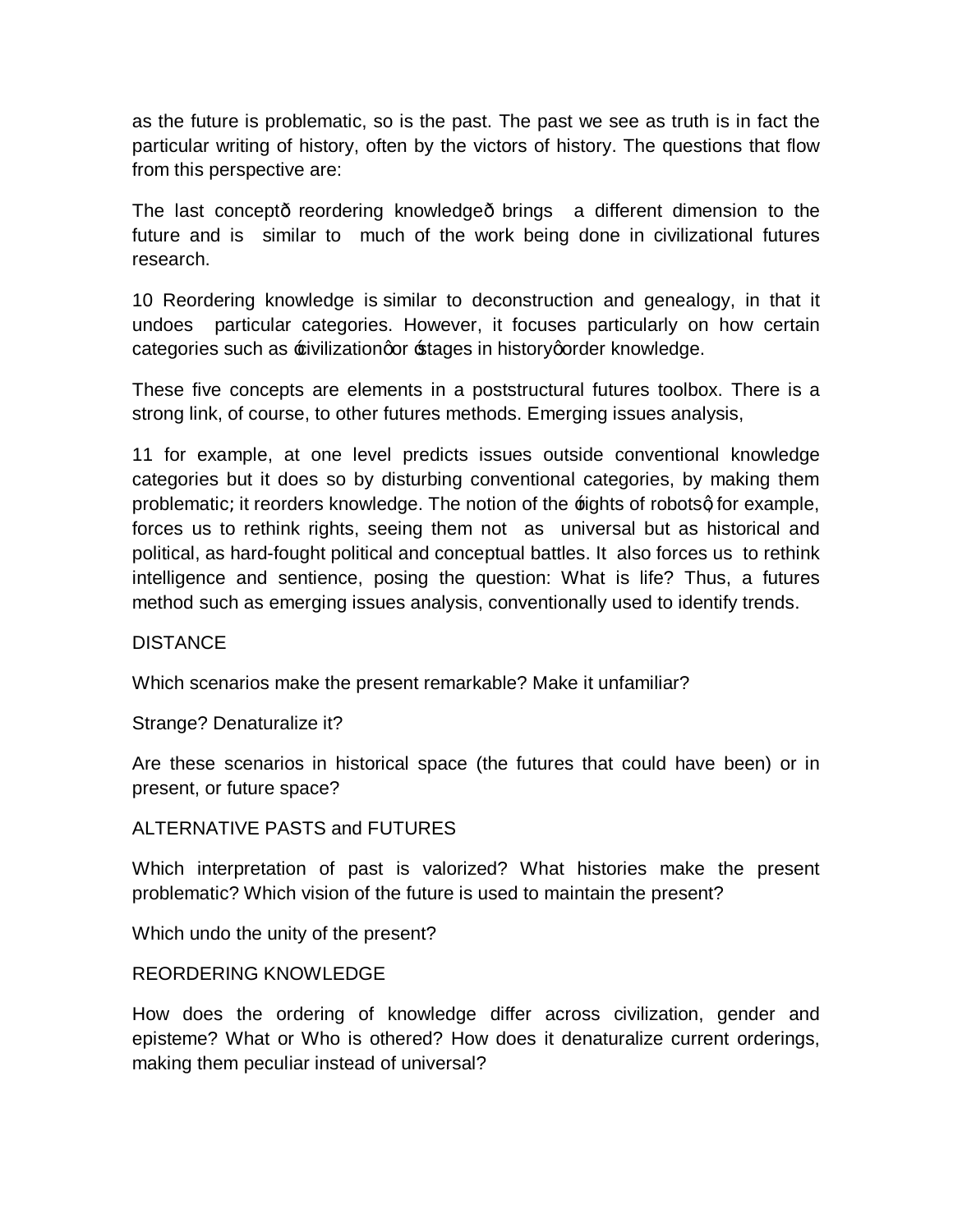6 Causal layered analysis: DEEPENING the Future and problems in their emergent phase, should not merely be seen as a predictive methodLit can also be a critical one.

#### A civilizational perspective

From a civilizational perspective, it is crucial to explore the guiding metaphors and myths we use to envision the future. This perspective takes a step back from the actual future to the deeper assumptions about the future being discussed, specifically the mon-rational.q For example, particular scenarios include specific assumptions about the nature of time, rationality and agency. Believing the future

Is like a roll of dice is quite different from the Arab saying of the future: "Trust in Allah but tie your camel", which differs again from the American vision of the future as unbounded, full of choice and opportunity. For the Confucian, choice and opportunity exist in the context of family and ancestors and not merely as individual decisions.

In workshops on the future outside of the West, conventional metaphors such as a

fork in the road, the future as seen through the rearview mirror, or traveling down a rocky stream, rarely make sense. Others from Asia and the Pacific see the future as a tree (organic, with roots and many branching choices), as a finely woven carpet (with God as the weaver), as a coconut (hard on the outside, soft on the inside), or as being in a car with a blindfolded driver (loss of control).

12 Deconstructing conventional metaphors and then articulating alternative metaphors becomes a powerful way to critique the present and create the possibility of alternative futures. Metaphors and myths not only reveal the deeper civilizational bases for particular futures, but they move the creation/understanding of the future beyond rational/design efforts. They return the unconscious and the mythic to our discourses of the future the dialectics of civilizational trauma and transcendence become episodes that give insight to past, present and future.

13. Causal layered analysis includes this metaphorical dimension and links it with

other levels of analysis. It takes as its starting point the assumption that there are different levels of reality and ways of knowing. Individuals, organizations and civilizations see the world from different vantage points horizontal and vertical.

Causal layered analysis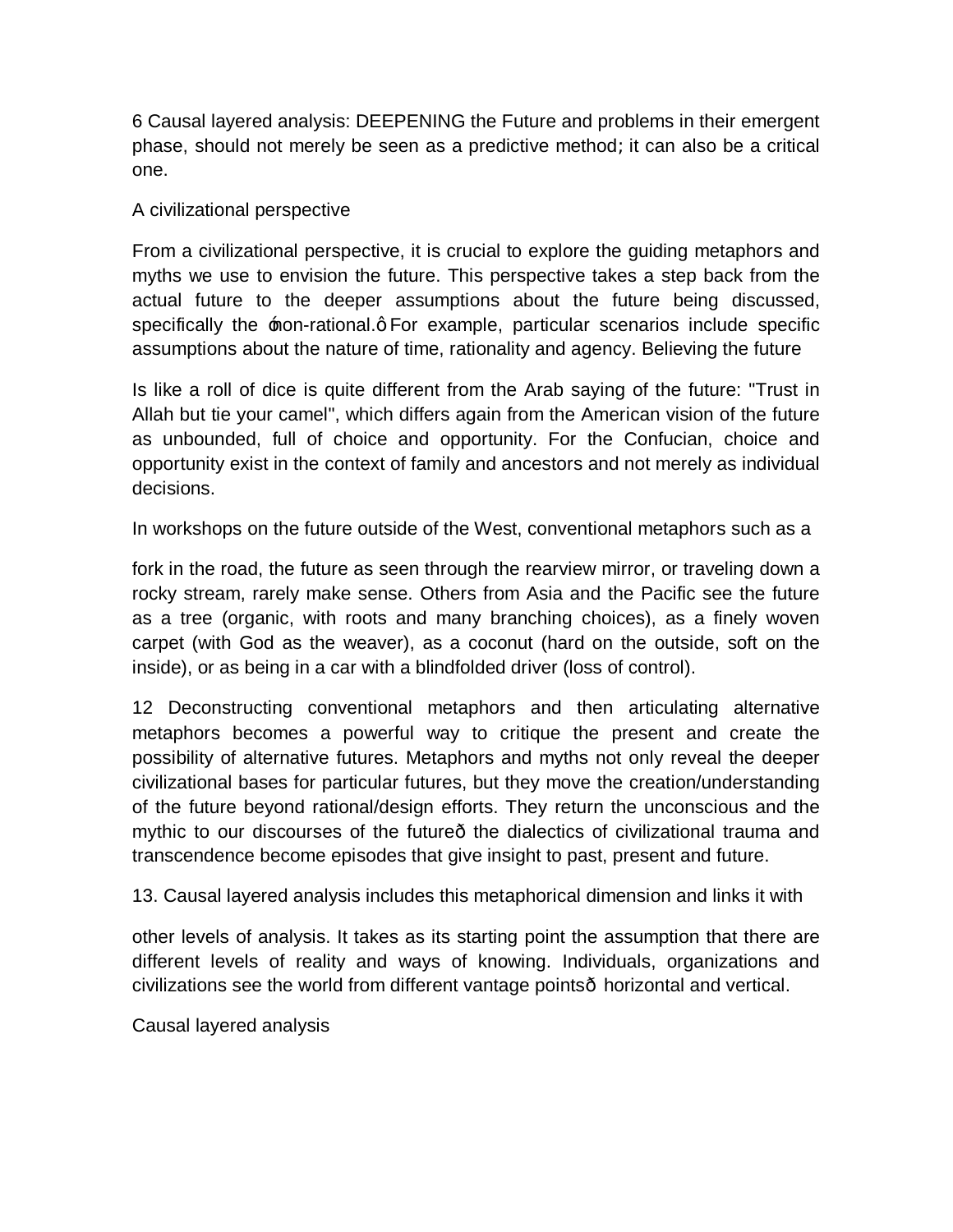Causal layered analysis is based on the assumption that the way in which one frames a problem changes the policy solution and the actors responsible for creating transformation. Using the works of P. R. Sarkar and Oswald Spengler,

14. I argue that futures studies should be seen as layered, both deep and shallow. Its textured richness cannot be reduced to empirical trends.

The first level is the <del>li</del>tanyg quantitative trends, problems, often exaggerated, often used for political purposes (overpopulation, for example) usually presented by the news media. Events, issues and trends are not connected and appear discontinuous. The result is often either a feeling of helplessness (what can I do?) or apathy (nothing can be done!) or projected action (why don't they do something about it?). This is the conventional level of futures research which can readily create a politics of fearL this is the futurist as fearmonger, warning:  $\pm$ he end is Causal layered analysis: DEEPENING the Future 7 nearg However by believing in the prophecy and acting appropriately, the end can be averted.

15 The litany level is the most visible and obvious, requiring few analytic capabilities. It is believed, rarely questioned.

The second level is concerned with social causes, including economic, cultural, political and historical factors (rising birthrates, lack of family planning, for example). Interpretation is given to quantitative data. This type of analysis is usually articulated by policy institutes and published as editorial pieces in newspapers or in not-quite academic journals. If one is fortunate then the precipitating action is sometimes analyzed (population growth and advances in medicine/health, for example). This level excels at technical explanations as well as academic analysis. The role of the state and other actors and interests is often explored at this level. While the data is often questioned, the language of questioning does not contest the paradigm in which the issue is framed. It remains obedient to it.

The third, deeper level is concerned with structure and the discourse/worldview that supports and legitimates it (population growth and civilizational perspectives of family Llack of women's power Llack of social security, the population/consumption debate, for example). The task is to find deeper social, linguistic, and cultural structures that are actor-invariant (not dependent on who the actors are).

Discerning the deeper assumptions behind the issue is crucial here, as are efforts

to revision the problem. At this stage, one can explore how different discourses

(the economic, the religious, the cultural, for example) do more than cause or mediate the issue but constitute it: how the discourse we use to understand is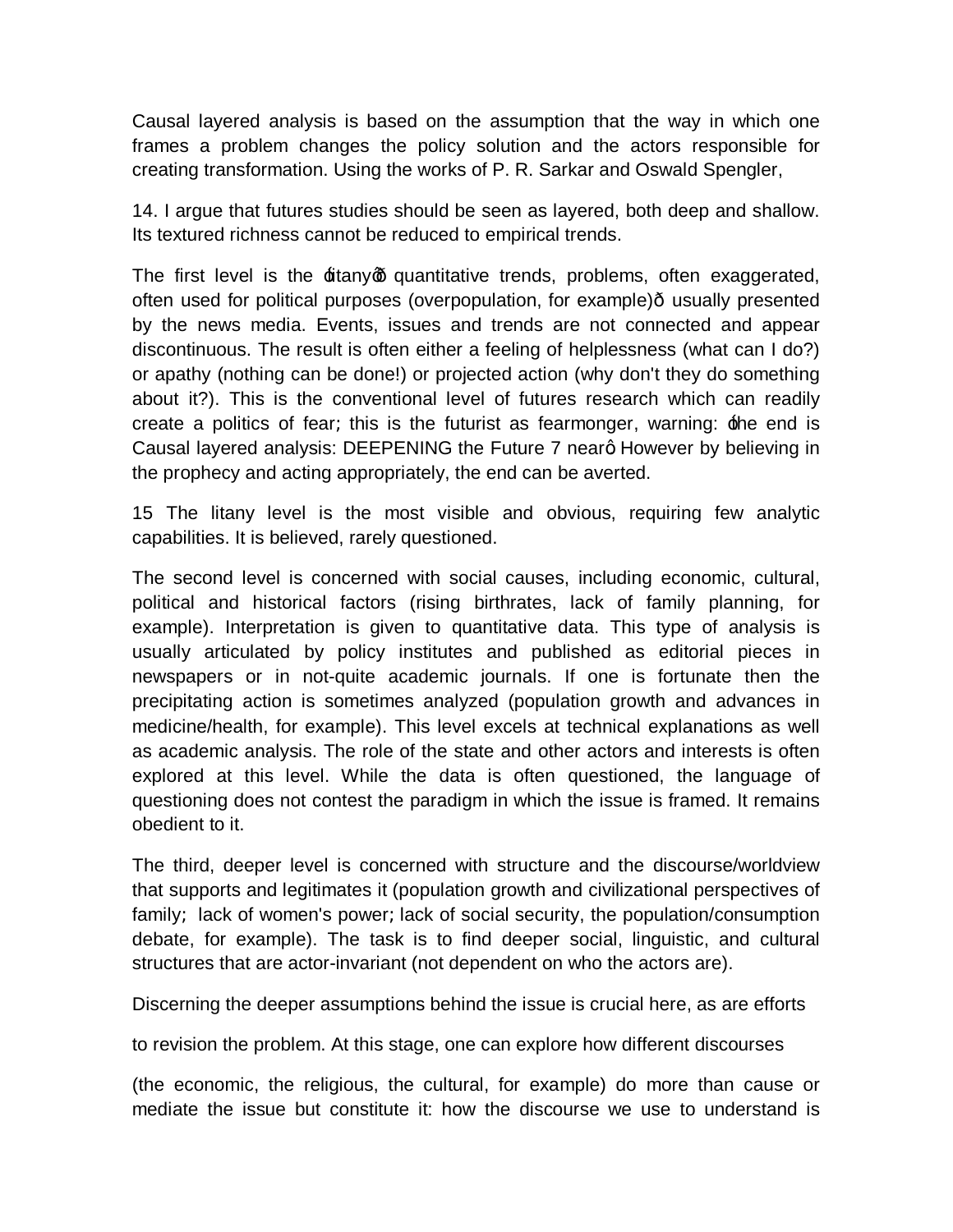complicit in our framing of the issue. Based on the varied discourses, discrete alternative scenarios can be derived. For example, a scenario of the future of population based on religious perspectives of population  $(400)$  forth and multiply versus a cultural scenario focused on how women's groups imagine or construct birthing and child raising, as well as their roles in patriarchy and the world division of labor. These scenarios add a horizontal dimension to our layered analysis. The foundations for how the litany has been presented and the variables used to understand the litany are questioned at this third level.

The fourth layer of analysis is at the level of metaphor or myth. These are the deep stories, the collective archetypes, the unconscious, often emotive, dimensions of the problem or the paradox (seeing population as non-statistical, as community, or seeing people as creative resources, for example). This level provides a gut/emotional level experience to the worldview under inquiry. The language used is less specific, more concerned with evoking visual images, with touching the heart instead of reading the head. This is the root level of questioning. However, questioning itself finds its limits since the frame of questioning must enter other frameworks of understanding the mythical, for example.

Causal layered analysis asks us to go beyond conventional framing of issues. For

instance, normal academic analysis tends to stay in the second layer with occasional forays into the third, seldom privileging the fourth (myth and metaphor) layer. CLA however, does not privilege a particular level. Moving up and down layers we can integrate analysis and synthesis, and horizontally we can integrate discourses, ways of knowing and worldviews, thereby increasing the 8 Causal layered analysis: DEEPENING the Future richness of the analysis. What often result are differences that can be easily captured in alternative scenariosLeach scenario in itself, to some extent, can represent a different way of knowing. However, CLA orders the scenarios in vertical space. For example, taking the issue of parking spaces in urban centers can lead to a range of scenarios. A short-term scenario of increasing parking spaces (building below or above) is of a different order than a scenario which examines telecommuting or a scenario which distributes spaces by lottery (instead of by power or wealth) or one which questions the role of the car in modernity (a car-less city?) or deconstructs the idea of a parking space, as in many Third World setting where there are few spaces designated parkingq

16 Scenarios, thus, are different at each level. Litany type scenarios are more instrumental, social level scenarios are more policy oriented, and discourse/worldview scenarios intend to capture fundamental differences.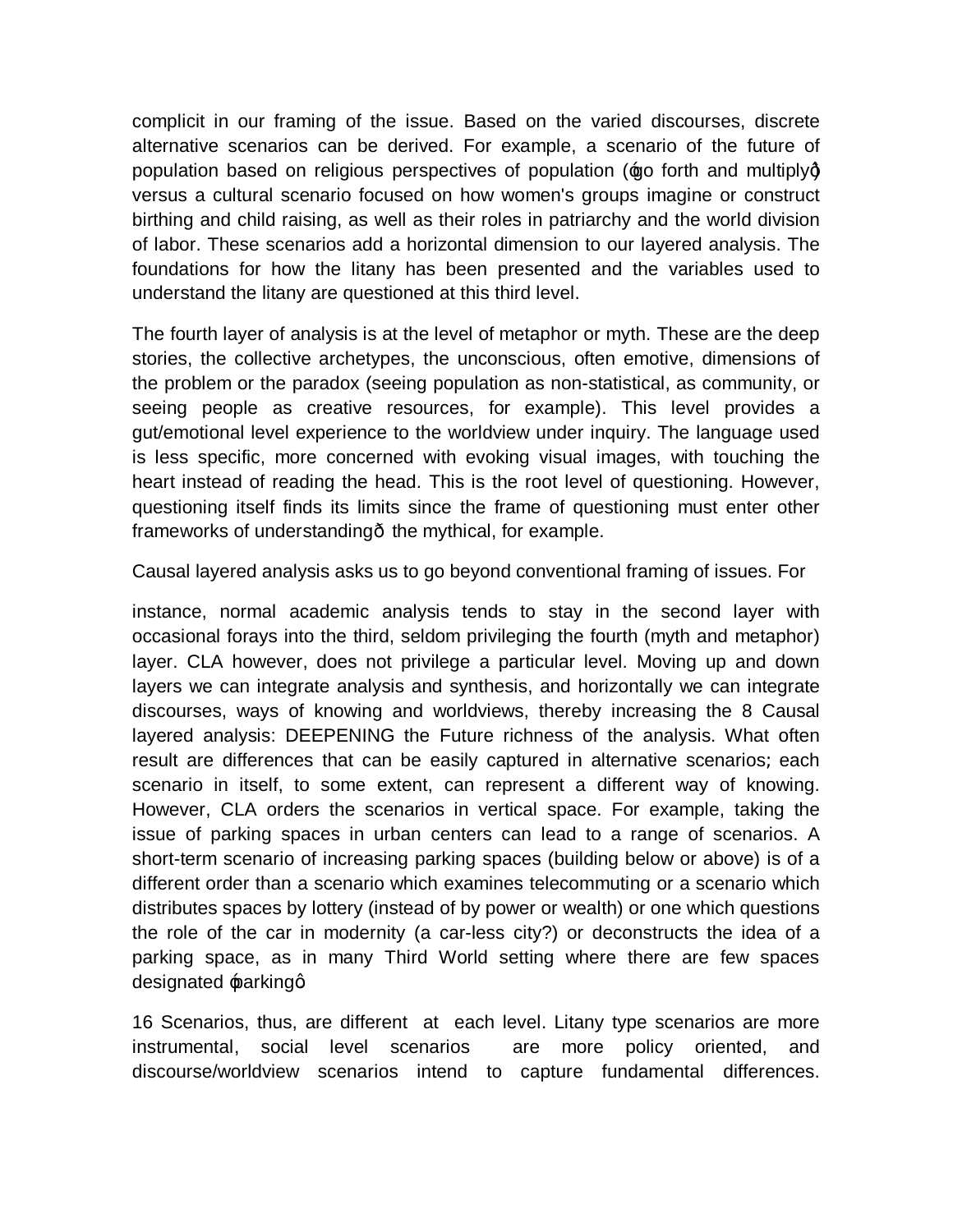Myth/metaphor type scenarios are equally discrete but articulate this difference through a poem, a story, an image, or some other right-brain method.

Finally, who solves the problem/issue also changes at each level. At the litany level, it is usually others the government or corporations. At the social level, it is often some partnership between different groups. At the worldview level, it is people or voluntary associations, and at the myth/metaphor it is leaders or artists.

These four layers are indicative Lthere is some overlap between the layers. Using CLA on CLA we can see how the current litany (of what are the main trends and problems facing the world) in itself is the tip of the iceberg, an expression of a particular worldview.

17 Debating which particular ideas should fit where defeats the purpose of the layers. They are intended to help create new types of thinking, not enter into debates on what goes precisely where.

#### Case studies

(1) The Futures of Managers

In work with the International Management Centres Association, we

18. have developed the notion of questioning the future. Many managers—in the action learning GE corporation framework- are trained to question the product or process but rarely to contest the paradigmatic (the culture or worldview) basis of their questioning. Moreover, questioning remains problem-oriented. By questioning the factors of production, or the product or the process, the goal is to improve effectiveness and efficiency. Discontinuities, what might change, and generally, explicit and implicit beliefs about preferred, probable and possible futures are not addressed. Thus the deeper and broader basis of the questions is not confronted. By underscoring the cultural and ideological basis of questioning, depth can result, as it turns the analytic gaze on the questioner herself. Why are certain questions being asked? Is it because of pressures caused by globalisation, for example, a concern for efficiency and profit? If so, why?

By transforming the question, the solution as well as the type of possibilities of transformation that arise themselves change. For example, at the typical litany level the answer to the question of the futures of managers is how many managers will be needed in 2010. At a deeper level, one might question what type of skills Causal layered analysis: DEEPENING the Future 9 managers would need (the social level). At an even deeper level, one might question if indeed we will need managers. This could be because of dis-intermediation the end of the middleman and through networking transforming capitalism. At the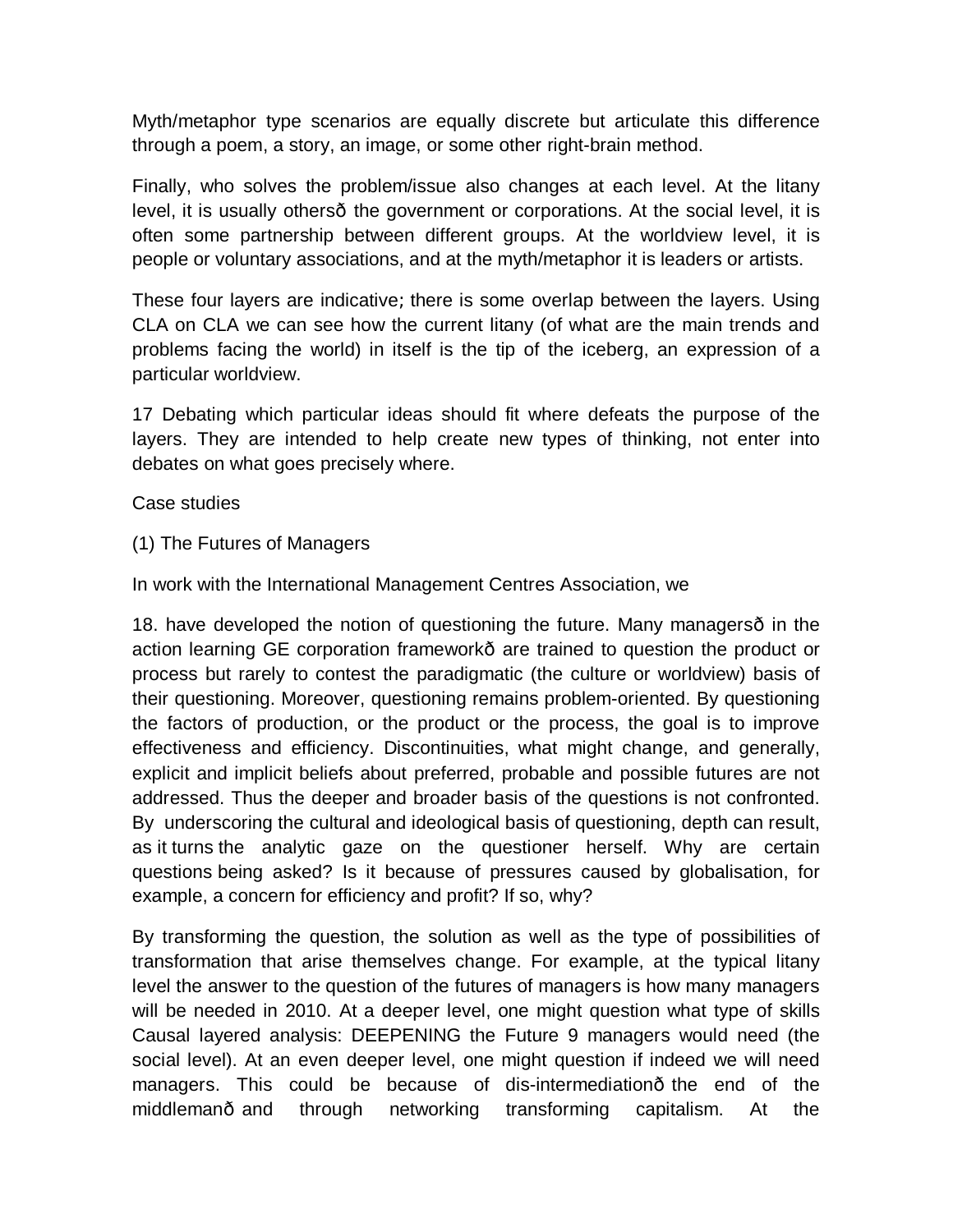myth/metaphor ground level, we might ask why and how do we organize our societies such that command and control are central Lwhy have managers at all? What are some other ways to organize ourselves? What would be the operating myths in such an organizational structure? How then might the future differ?

### (2) Unpacking Overpopulation

Among the favorite problems that futurists, particularly of the Club of Rome variety, list in their  $\pm$ why the world is ending quatalogue is overpopulation. Clearly this is not a minor issueL however, the problem in itself is nested in a particular worldview (humans seen as resource eaters instead of minds that create new solutions). Yet the problem is stated as if it is universally accepted, a-cultural, apolitical, an issue of technique. But with even a smattering of knowledge of others, we would understand and appreciate, for example, that Islamic perspectives are quite dramatically different. In that instance, people are seen not as populations but as families.

If we analyze overpopulation from a layered view, we distinguish alternative problems and thus solutions and strategies. Generally when overpopulation is considered the problem, the solution is to reduce the birth rate. Governments are generally considered the best source of solutions to this problem. Family planning clinics are set up (in South Asia, for example) with occasional periods of enforced sterilization (as occurred during Indira Ghandi's rule). More severe solutions include China's one-child policy. Radio and television ads exhort individuals to have fewer children, as this will make the nation richer, and the World Bank provides extensive finances for such projects. For example, the World Bank recently provided Iran with US\$500 million for the purchase of prophylactics.

The worldview behind this is that smaller populations mean fewer people fighting for limited resources at the national and global level. But at the myth level, generally it is the fear of the Other—of teeming masses of Asians and Africans entering the OECD islands of prosperity. If there were fewer people, Asian nations would swiftly develop, and thus rapidly create a world liberal culture and an efficient and rational interstate system (without requiring a transformation in the interstate system or multiculturalism in the West).

If we see the problem not as overpopulation but as a lack of women's power in the public and private spheres, our solutions become quite different. If we see how patriarchy works to construct women as the nation, the mother of the country, and the repository of men's dreams, then issues of power and social organization quickly enter the analysis. Is it better to have commercials on family planning or to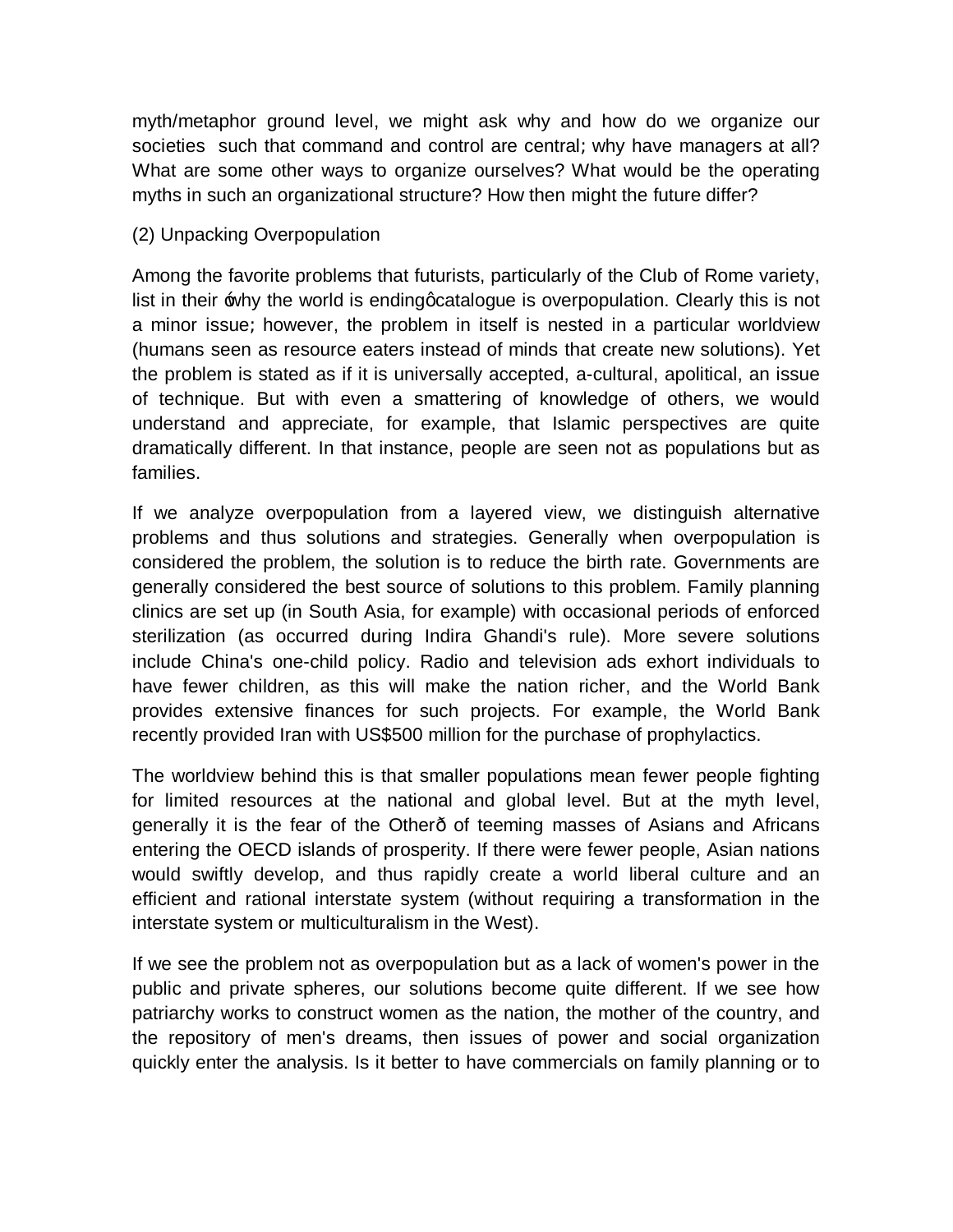change laws so women have more power? Is development merely an issue of increasing productivity or one of transforming feudalism?

If the issue of overpopulation is constructed as one of gender and power, then the social and economic analyses shift (well, at least, one enters social and economic analysis). They become focused on equal opportunity, representation in local and

10 Causal layered analysis: DEEPENING the Future national power. At the worldview level, the issue becomes that of challenging patriarchy and current notions of the nation-state, as well as of economic models that do not see people as families or as an investment. At the myth level, the issue becomes that of imagining a future where women and men live in a partnership society.

Alternatively, the issue can be constructed not as overpopulation but as the use of scarce resources and energy efficiency. Given the disparity in terms of which nations actually use the world's resources, the issue is no longer that of overpopulation but of questioning environmental policy in OECD nations. In the case of funds send to Iran, from this alternative perspective, the money might be better spent on increasing the energy efficiency of Iran's economy. At the worldview level, the problem becomes that of challenging growth notions of progress, of economy, and of moving toward sustainability. It is not people that are the problem per se but the social organization of the capitalist (and communist) economy. At the myth level, this is about contesting limits and searching for justice and balance.

Undertaking a layered analysis also helps us uncover why specific policy prescriptions do not work. For example, media campaigns in the world will not be effective unless language is used that negotiates with other cultures 'notions of the ideal family (in traditional society, for example, those of large, extended, mutually supportive) or that addresses social security. We know well that birth rates fall when individuals believe their future is secure, and there is social security (as evidenced by the Indian State of Kerala). Policy that does not touch the worldview level (traditional society) or the myth level (the image of a secure future) will be useless.

The point of the above analysis is that how and at what level one constitutes the problem changes possible solutions as well as the scenarios that derive from them.

Each problem and solution is based on an alternative notion of policy analysis (the social and the political) as well as worldview (issues of grand structure, power) and myth (unconscious assumptions of how the world is or should be). Depending on what problem one buys into and what level one employs, scenarios of probable,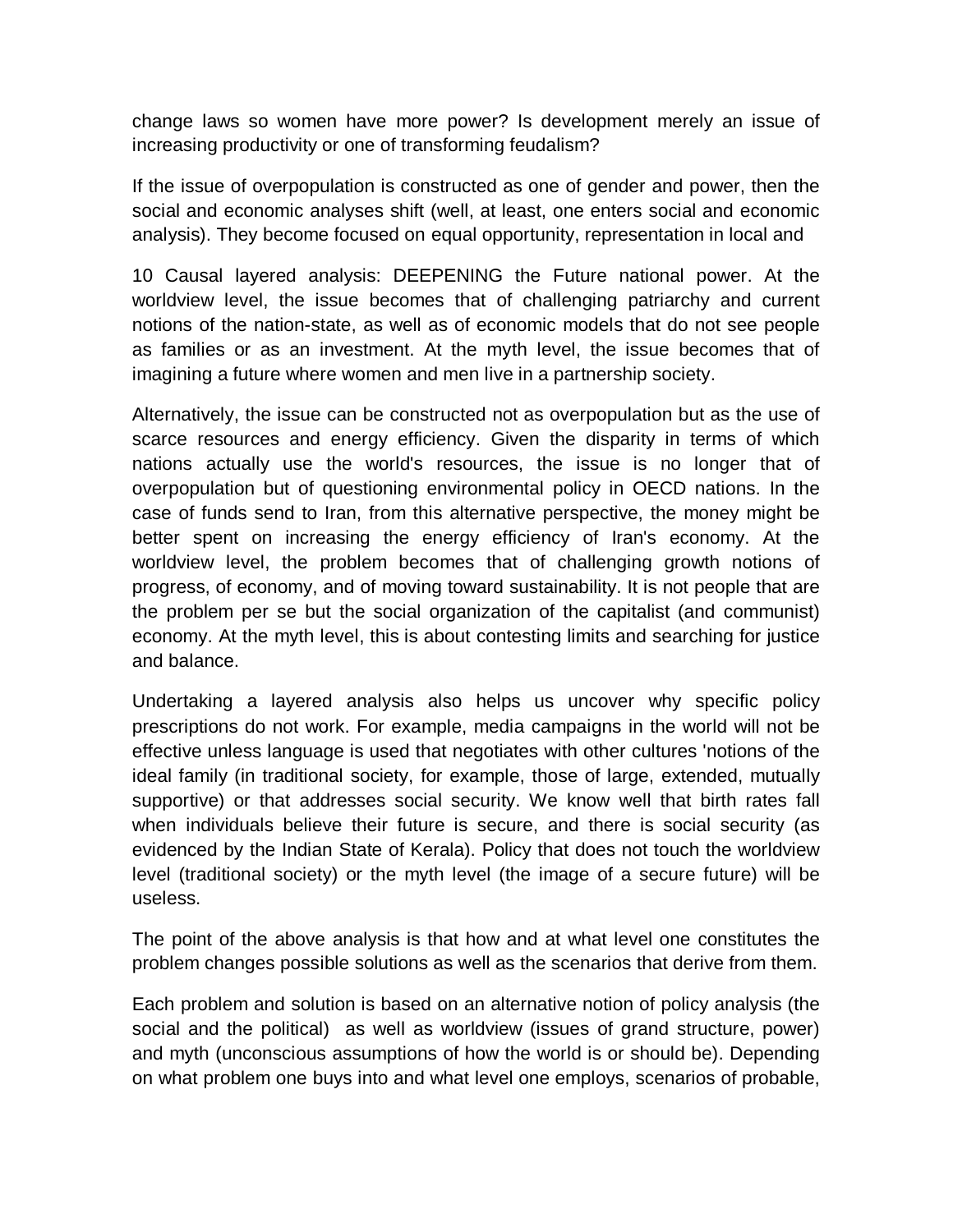preferred and possible futures change. If the issue is overpopulation then we imagine scenarios such as:

· population overrun, Asia marches into the First World, as we are seeing with the current global refugee crisisL

· fortress Europe/America - keep foreigners outLor

· overpopulation solved as UN/national policy works and Asian nations become richer.

If the issue is women's empowerment, then the scenarios that result from research on the futures of population look quite different:

· women become empowered, work in the public sector and birth rates drop;

· women develop local economies wherein population density becomes a resource as individual labor increases productivity, since the yoke of feudalism is lifted. Economic and cultural depression decreasesL or Causal layered analysis: DEEPENING the Future 11

· women's power reduces the burden on men to prove their masculinity through propagation of species (or religion or clan, oro ). Thus, a future that is not defined by the nation-state, religion and territory results. The policy implications also change. Instead of pushing condoms and structural adjustments (which reduce security for the aged), World Bank dollars might be better spent on human rights, gender adjustments and provisions for security for the aging.

(3) The Futures of the United Nations

If we take the futures of the United Nations as an issue, at the litany level, news on the failure of the United Nations (the UN's financial problems and its failures in Bosnia, Somalia and Rwanda) is of concern.

Causes, at the second level in the UN example, include lack of supranational authority, no united military, and the perspective that the UN is only as good as its member nations. The solutions that result from this level of analysis are often those that call for more funding or more centralized power. In this case, the UN needs more money and power. Often, deeper historical reasons such as the creation of the UN by the victors of WW II are articulated as factors impeding structural change.

At the third level, the analysis of current UN problems shifts from the unequal structure of power between UN member states to the fact that eligibility for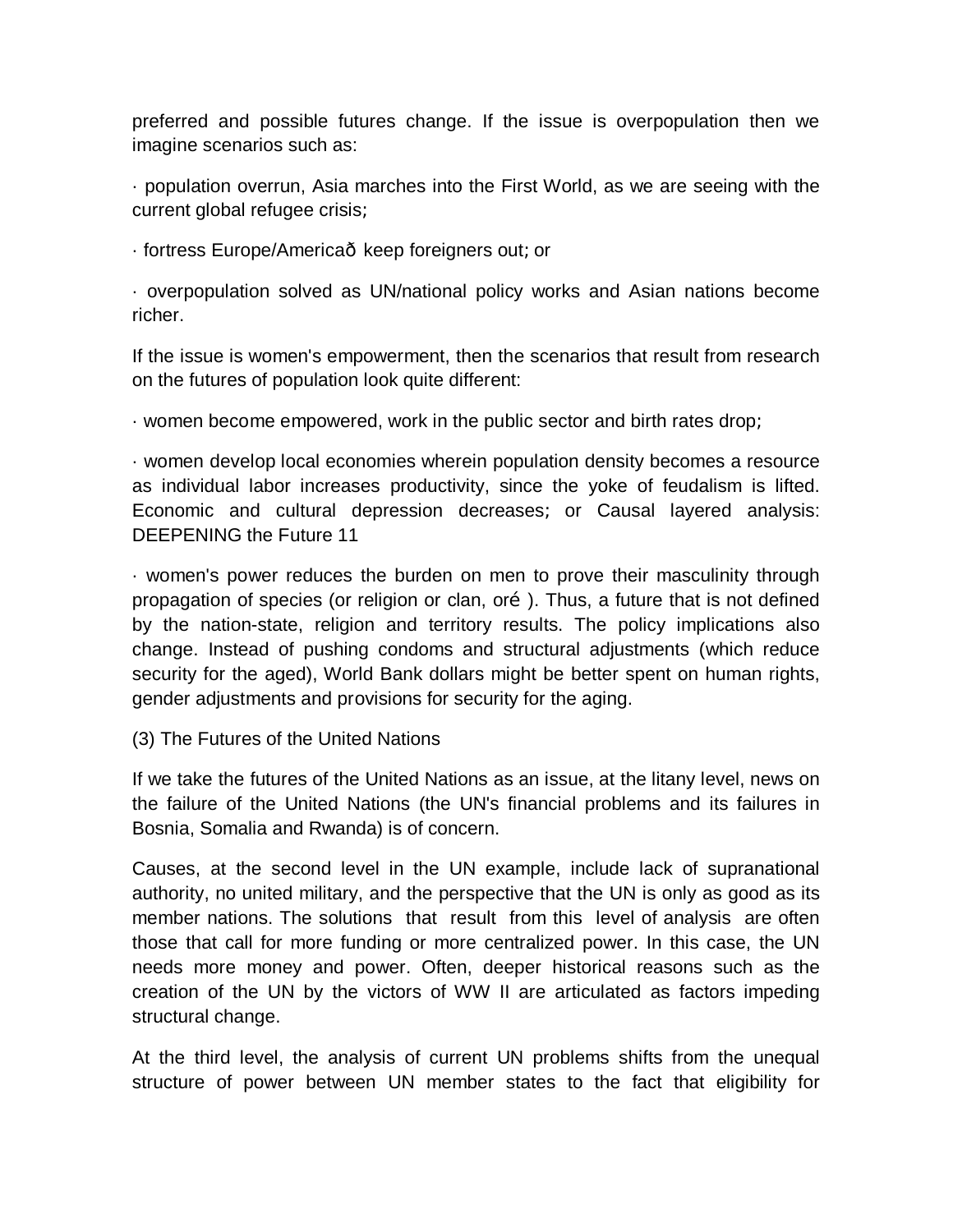membership in the UN is based on acquiring nation status. An NGO, an individual, a culture cannot join the National Assembly or the Security Council.

Deeper social structures that are actor-invariant include centre-periphery relations and the anarchic inter-state system. They are the focus at this level. The solution that emerges from this level of analysis is to rethink the values and structure behind the United Nations, to revision it. Do we need a super-ordinate authority, or are market mechanisms enough to manage our global commons? One could, at this level, develop a horizontal discursive dimension investigating how different paradigms or worldviews frame the problem or issue. How would a pre-modern world approach the issue of global governance (consensus, for example)? How might a post-modern (global electronic democracy)?

At the fourth layer of myth and metaphor, in the case of the UN, some factors that could lead to an exploration of alternative metaphors and myths include issues of control versus freedom, of the role of individual and collective, of family and self, of the overall governance of evolution, of humanity's place on the Earth. Are we meant to be separate races and nations (as ordained by the myths of the Western religions), or is a united humanity (as Hopis and others have prophesied) our destiny? At the visual level, the challenge would be to design another logo for the UN, perhaps a tree of life or a circle of beings (instead of just the flags of nations currently arrayed outside the UN headquarters).

(4) UNESCO/World Futures Studies Federation course

While the previous examples were logically derived, the following are based on actual futures-visioning workshops.

19 A CLA was conducted at a 1993 UNESCO/12 Causal layered analysis: DEEPENING the Future

World Futures Studies Federation workshop in Thailand on the futures of ecology, where the issue of Bangkok's traffic problem was explored. Here are the results.

At the litany level, the problem was seen to be Bangkok's traffic and related pollution. The solution was to hire consultants, particularly transportation planners at local and international levels.

At the social cause level, the problem was seen as a lack of roads, with the solution being building more roads (and getting mobile phones in the meantime).

If one was doing scenarios at this stage, then there would be scenarios on where to build roads, and which transportation modeling software to use.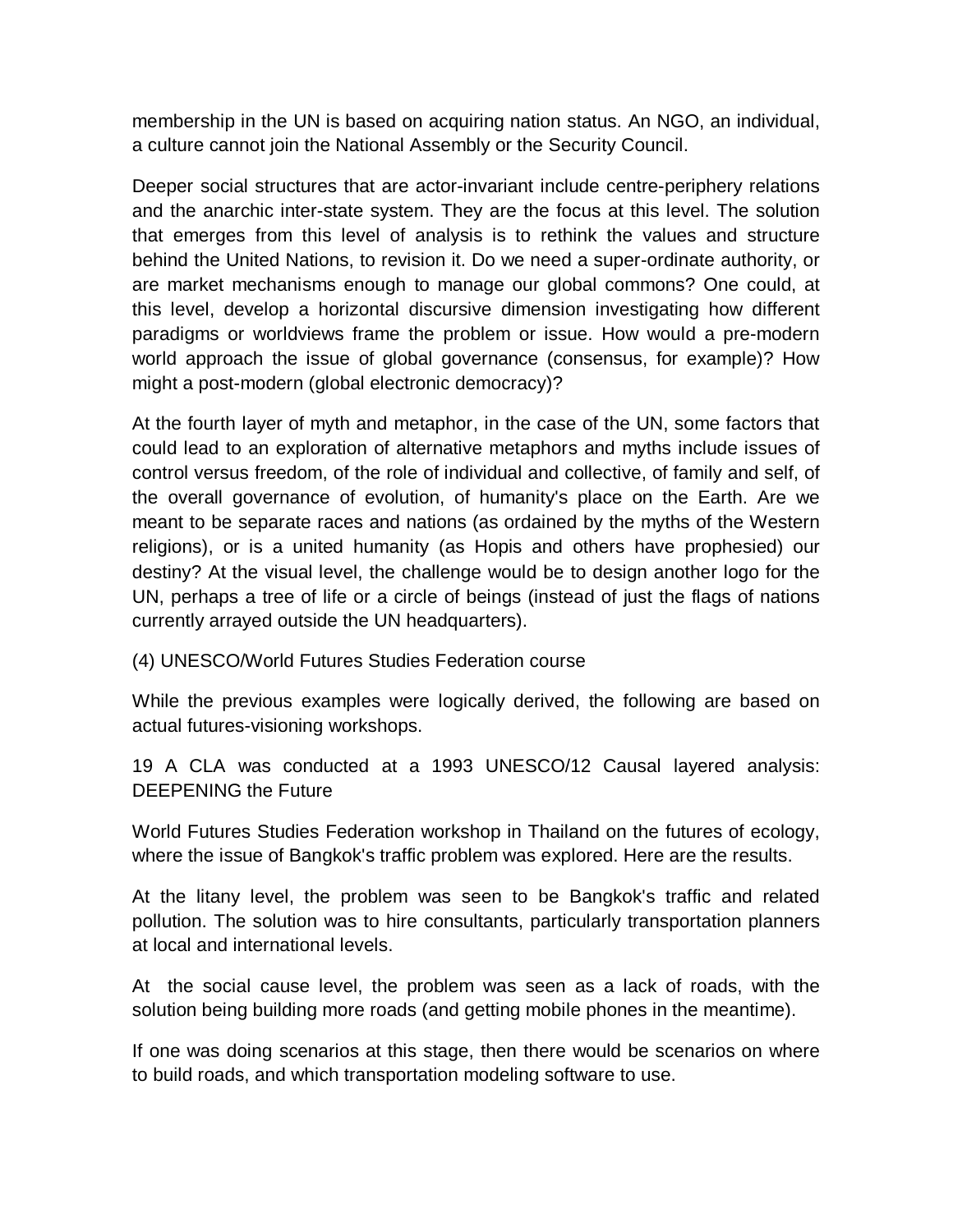At the worldview level, it was argued that the problem was not just lack of roads but the model of industrial growth Thailand has taken. It is the big City Outlook that has come down through colonialism: the city is better and rural people are idiots. Wealth is in the city, especially as population growth creates problems in the rural area. The solution then becomes not to build more roads but to decentralize the economy and create localismL that is, where local people control their economy and feel they do not have to leave their life and lifestyle.

Psychologically it means valuing local traditions and countering the ideology that West is best and that Bigger is Better. New leadership and new metaphors on what it means to be Thai emerged as the solutions.

(5) Faculty of Work, Education and Training, Southern Cross University, Australia When CLA was used at a seminar (in the Faculty of Education, Work and Training at Southern Cross University in 1994) on the future of enrolments, the results were as follows.

At the litany level, the problem facing the University was declining enrolments. University professors saw it as an external problem. It was believed that the government should do something about it, for example, increase the number of scholarships.

At the social level, alternative positions were explored. Among them that the faculty was too busy doing research, that there was a job boom and students preferred to work rather than sit in institutions. It could also be that the pool of students had declined, suggested participants. The solutions that result from this level of analysis are often those that call for more research to investigate the problem- or to create a partnership with industry. A precipitating action in this case study was the changeover in government from Labor to Liberal, with the government seeing education less as a social concern and more in economic terms.

At the next level, we explore how different discourses (the economic, the social, the cultural) do more than cause the issue but constitute it, that the discourse we use to understand is complicit in our framing of the issue. At this third level, participants discussed how conventional education no longer fits the job market and the experience of the world students might get from community associations or high-tech TV. The solution that emerged from this level was the need to rethink the values and the structure of the educational institution, to revision it—quite different from the litany level where the issue was more student aid, or the second

Causal layered analysis: DEEPENING the Future 13 level where the solution was partnerships between the university, government and industry.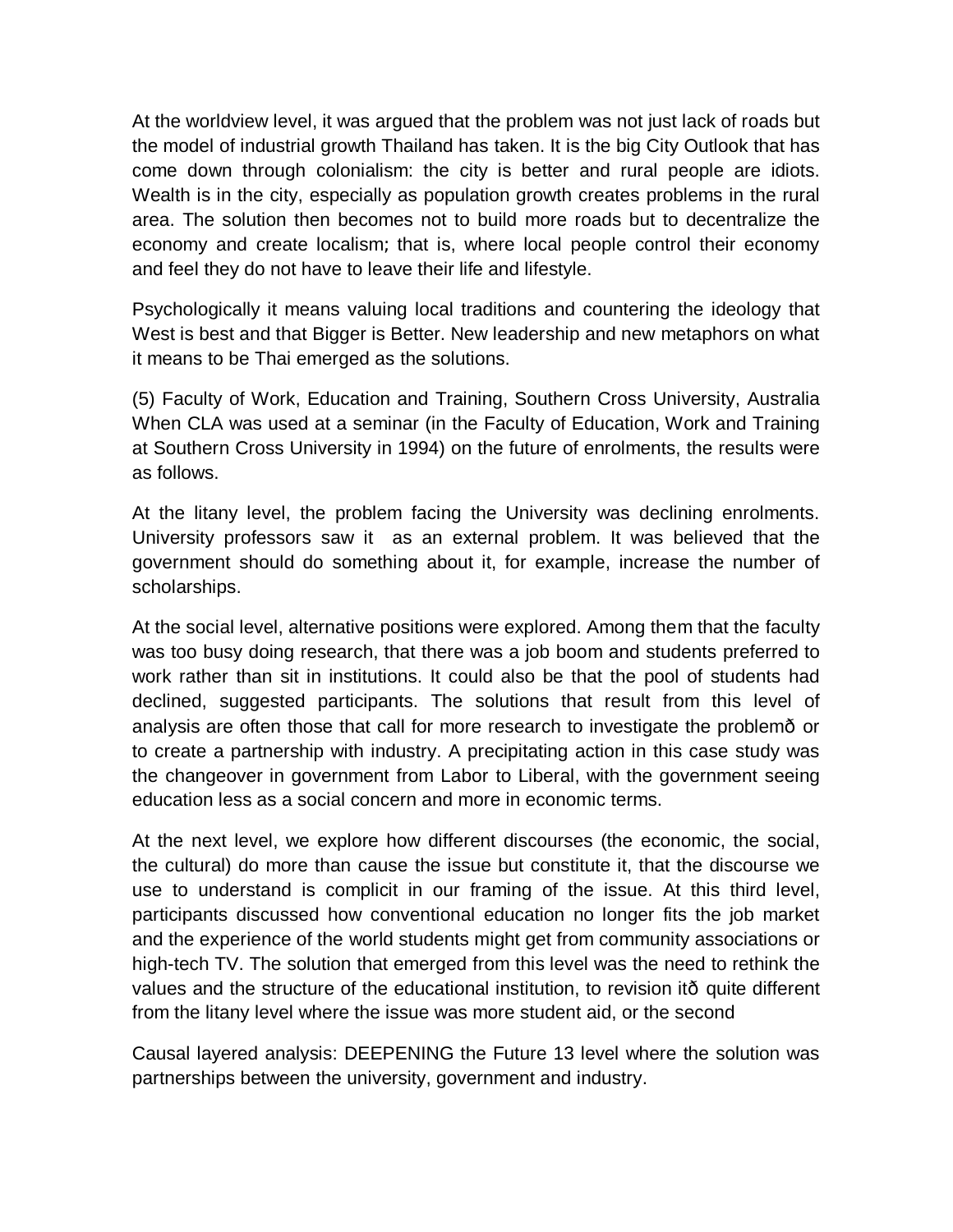At this level, one could develop a horizontal discursive dimension investigating how different paradigms or worldviews (and related ways of knowing) would frame the problem or issue. How would a pre-modern world approach the issue of teaching and learning?

20 How might a postmodern?

21 At the fourth level of myth and metaphor, issues that arose were: does schooling free us or is it merely social control? Should education still be based on the Newtonian Fordist model of the factory or is education about transcendence, the return to mission, the re-enchantment of the world? At this level, the challenge is to elicit the root myth or metaphor that supports the foundation of a particular litany of issues. In this case, the metaphors used were that of the university as prison versus the university as a garden of knowledge. This latter root metaphor was then used to aid in the visioning process, of imagining and creating futures participants desire.

(7) Senior Management, Southern Cross University

Later at the same university, but at a workshop with senior management, the issue again was financial, this time a drop in government funding for education. The solution that emerged from the social analysis (focusing on the history of the state and education) was to diversify the funding source, to ask where else money could come from. This is in contrast to the litany level where the focus was on how to convince the government not to change its policy or to hope that the Labor government would once again be elected. At the discourse/worldview level, discussions revolved around the changing nature of education—on the decreasing importance of traditional education, and increased emphasis on skills for a global economy. It was the change in worldview from knowledge as sacred, the idea of the scholar, and the idea of the scientist, to that of the education to create better skilled workers in a global competitive marketplace that became the focus of discussion. It was believed that it would have to be individuals that lobbied the government to rethink its educational policy, not just universities. At the last level, the issue became that of rethinking money and exchange, as well as finding other ways to manage and fund a university.

Of all the many causal layered analyses done, this was the most difficult and least satisfying, largely because it was hard to see money in layered terms. It was nearly impossible to move outside the administrative-capitalist discourse the jobs and futures of all in the room depended on that discourse. In this sense, spending more time on emerging issues (or on what-if questions) that might change the funding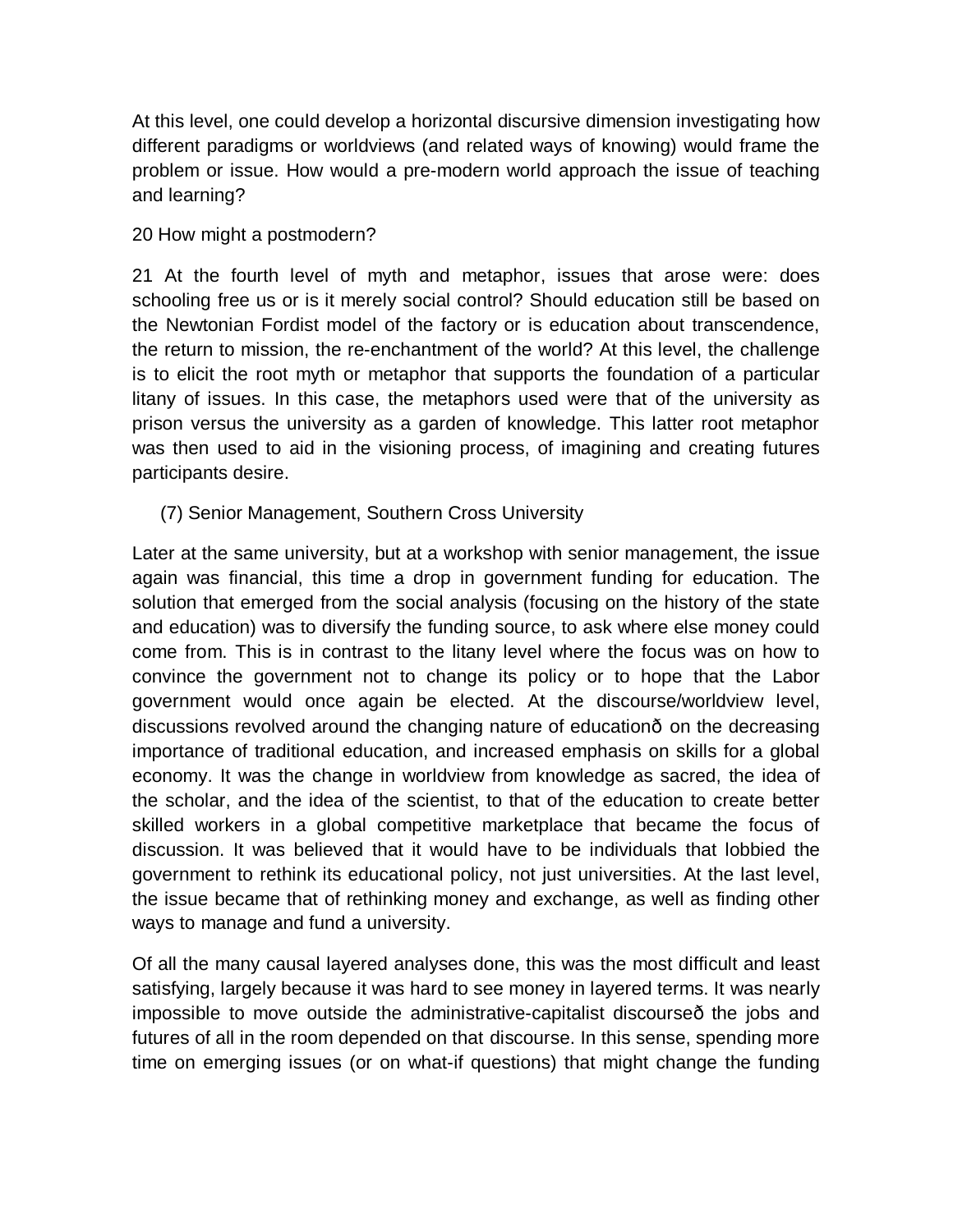nature of the university might have been a better approach. Still, some important scenarios were developed from the analysis:

 $\ddot{y}$  the collapse of the university system in AustraliaL

 $\ddot{y}$  a corporate/industry aligned university L

 $\ddot{y}$  a virtual university (expanding its customers and reducing its overheads) Land, 14 Causal layered analysis: DEEPENING the Future

ÿ a return to core enlightenment values. These helped clarify alternative futures ahead, as well gain consensus on the preferred vision held by participants (a mix of a virtual university and core enlightenment values).

(8) Queensland Advocacy Incorporated

This case study is based on a seminar conducted on Queensland Advocacy Incorporated, Australia, a systems advocacy organization for people with disability. The broad issue under discussion was the practice of housing people with disabilities in institutions. At the litany level, the issue was framed as abuse and neglect within institutions. Participants reported that the state of solution is often prosecution of offenders and the creation of better institutions for those with disabilities. The locus of action has been government, with the media providing images of positive actions the state is taking for people with disabilities.

At the social causes level, the key issue facing the disabled has been the anxiety and frustration resulting from an imbalance of power within institutional settings.

The solution is thus focused on the individual rather than the social structure, taking the form of therapy for individuals with professionals providing the solution.

At the worldview level, it is fear of difference and individualism that is the central problem. People with disability are  $\triangle$  otheredg seen as separate from  $\triangle$  normalg communities. At this level, the solution offered was consciousness raising, a softening of individualism and a strengthening of community. The actors who could make this change are people with disabilities themselves particularly through their various organizations.

Finally, at the myth and metaphor level, it is the story of inclusion/exclusion, of who is normal and who is abnormal that was paramount, said participants. The negative story is that of the Cyclops- the image of the one fundamentally different from us, and thus to be feared and loathed.

The scenarios that resulted were: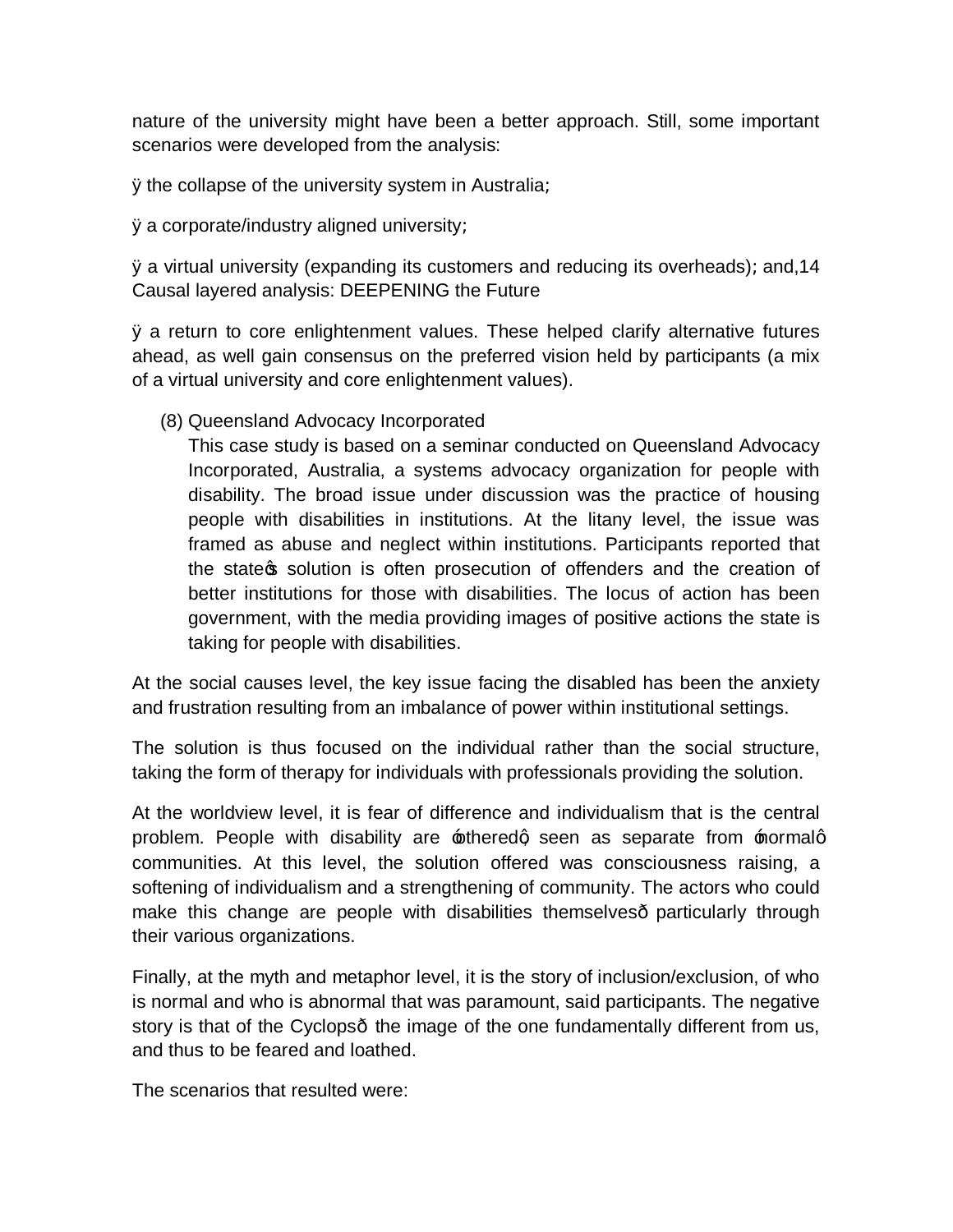$\cdot$  society changes so that people with disability feel welcomeL

· genetic technology eliminates  $\pm$ disabilitiesq a negative scenario for people with disability since this continues the location of their body in the space of nonacceptanceLand

· continued ghettoization with occasional feel good media-led campaigns.

8. Australian Pharmaceutical Manufacturing Association, Sydney, September 2001 Industry futures.

This project conducted in 2001 saw Managing Directors of various organizations associated with Australia's pharmaceutical industry use CLA to develop scenarios for the industry. CLA was adapted here by replacing worldviews with the competing interests of stakeholders. The litany level consisted of an event such as a child not being able to get appropriate medicine, and the corresponding system view was the type of medical system in nation (socialist equity based, market based) and the relationship between the market, the state, the consumer. However, it was at the worldview level that the various organizations began to see their

Causal layered analysis: DEEPENING the Future 15 divergent and competing interests. For example, since the project brief was not to enter alternative worldviews (the naturopathic, for example), the worldview level was redefined to consist of stakeholder interests. Thus, we inferred how the generic drug companies would see a particular litany, as in the example above, a child not getting medicine. For the generics it was that drugs were too expensive, and alternatives were not being promoted enough by government. For biomedical start ups, the issue was that there were not enough incentives market based as well as in the education system- to promote innovative science. Funds were going toward equity solutions and not toward creating new types of drugs. For the pharmaceutical companies the problem was government control of which drugs were subsidized. From the government view, the issue was that the system was too focused on profits and not enough on basic needs. Thus, the methodological improvement was that the category of worldview became that of stakeholder.

This is one of the benefits of CLA when used in workshop situations: alternative readings of the method can lead to methodological innovation.

9. Unpacking the futuresof poverty So far I have presented CLA based on my own case studies. The last two case studies are based on research by colleagues. First is Ivana Milojevi & unpacking of poverty using CLA:

22 At the litany level poverty is measured only through economic and other quantitative indicators. The discourse tends to focus on the overwhelming nature of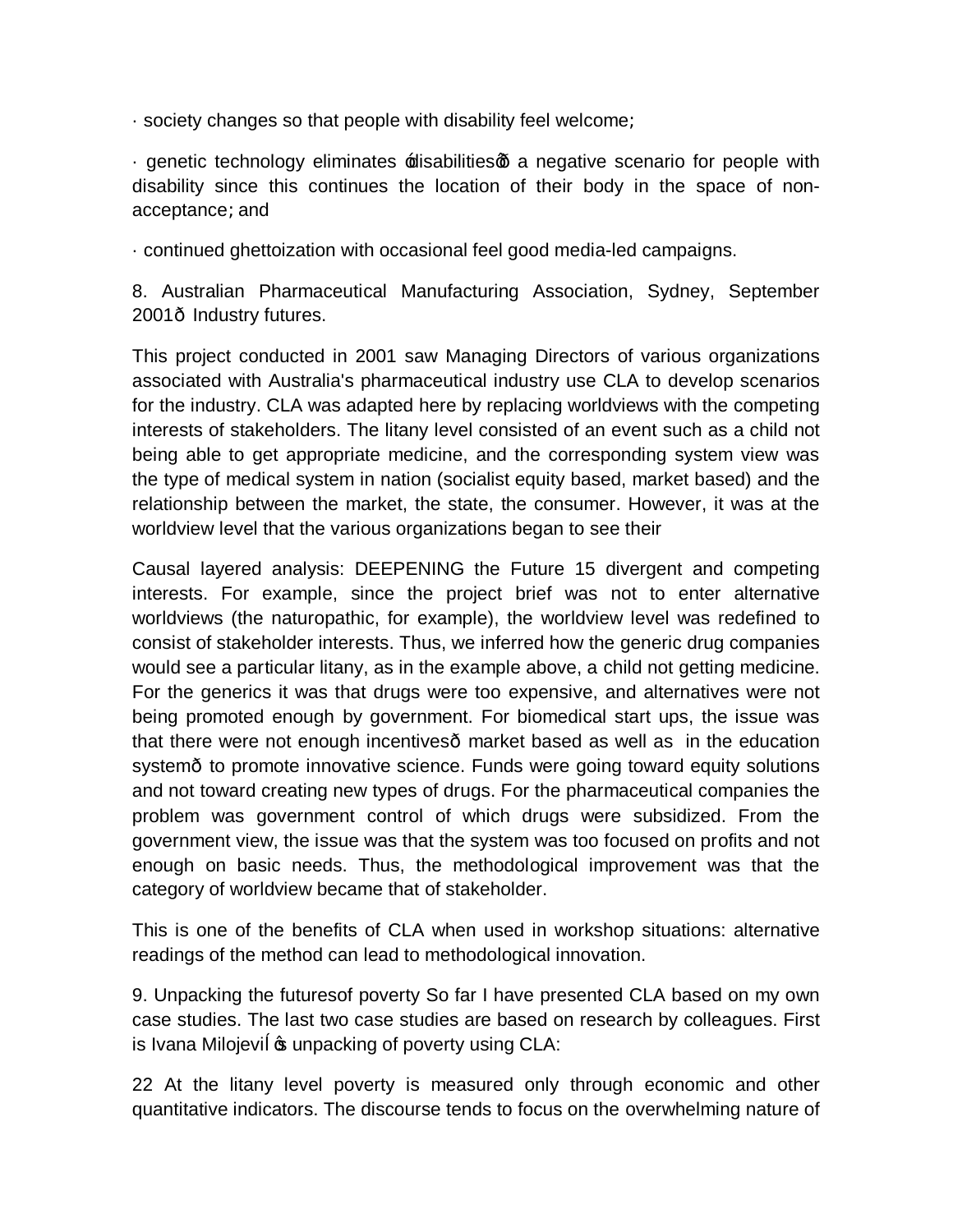global poverty, for example, estimates that currently 53% of the world population is classified as poor and that around 3 billion of people live on less then US\$2 a day.

At this level, the strategies for elevation of poverty mostly focus on the poverty relief and aid packages. The common response among the affluent is either apathy the problem of poverty is so huge that it cannot be resolvedL helplessness I wish there is something I/we could do Lor projected action the government, UN or NGOs should do something! Sometimes, magical solutions, such as genetically modified rice and other crops, are also discussed.

At the level of social causes, processes such as colonization, modernization, globalization, capitalism, urbanization, as well as national and international governance are discussed. Other indicators of poverty, such as access to education, health care, are included but poverty is still primarily measured through economic indicators, such as GNP and income per capita.

Strategies usually include suggestions on how to increase economic growth rate or labour productivity and how to encourage foreign investment. Other suggested strategies include investments in agricultural research, education, health, creation of welfare safety net and so on.

At the worldview discourse, the main debate is whether economy needs to be regulated. Libertarians and conservatives argue against any or16

Causal layered analysis: DEEPENING the Future against any significant interference into the free-market economy, and maintain that poverty can only be elevated through the free flow of capital and labour. Some also argue that the widening gap between the rich and the poor is % natural, necessary and even desirable component and hallmark of the improvement of the human condition+.

23 That is, poverty is the normal condition of men and if the rich were not allowed to get ever richer the poor would never have any chance to improve their conditions at all. This they could do through ever- increasing access to tools of ever-increasing productivity, through acquiring advanced technology and by iumping on the bandwagong the general development and economic growth that entrepreneurs create.

24 Left-liberals, environmentalists and socialists argue that the global Casino capitalism is directly complicit in creation of poverty where previously there was none as well as that the unregulated, freege conomy/markets is a myth. They stress that poverty is not created through production (or the lack of it) but because of the way profits are distributed. They argue that although global economic activity has grown at nearly 3% each year and doubled in size twice over the past 50 years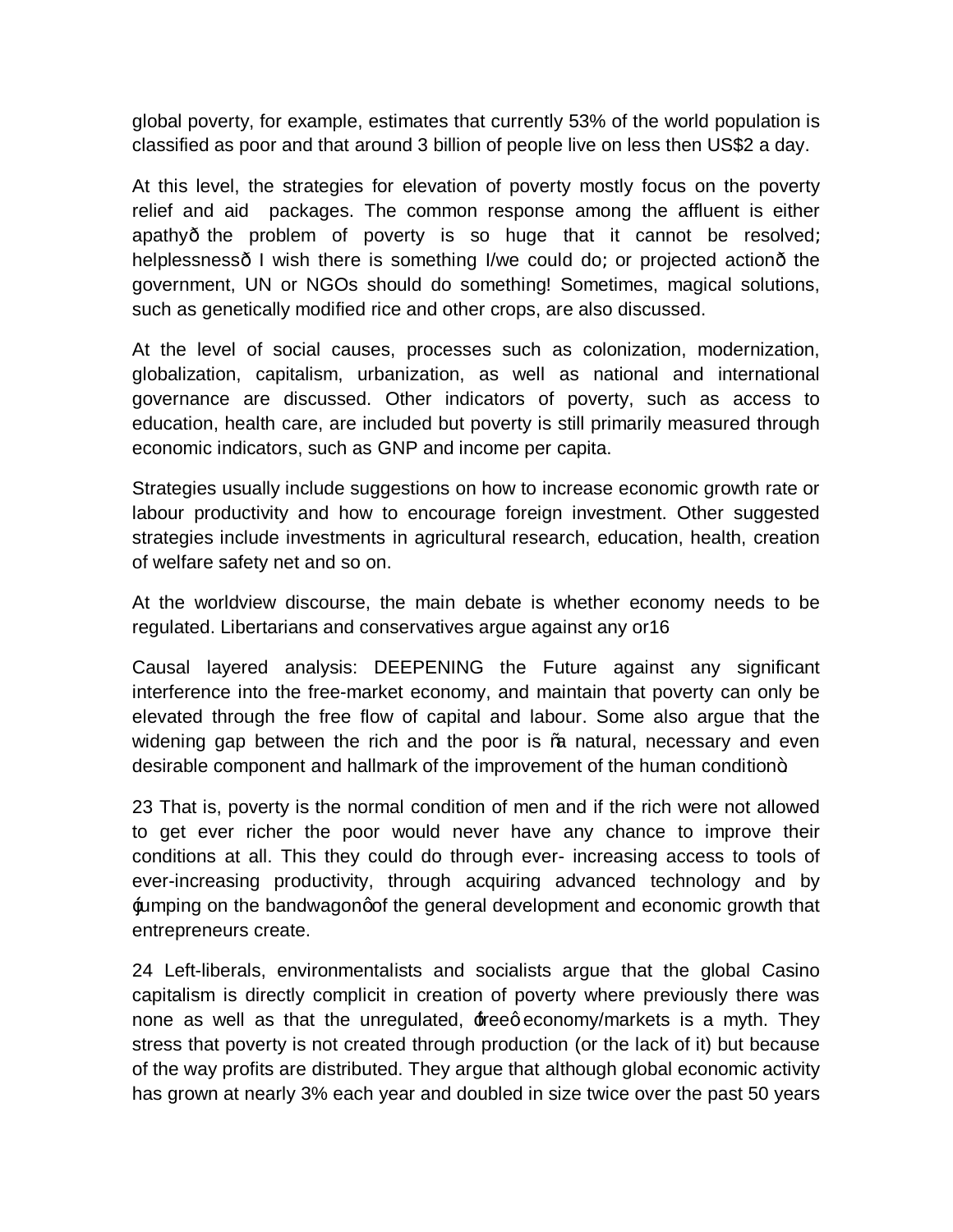the number of people living in absolute poverty hadno been reduced at the same pace. In regard to the widening gap between rich and poor they argue that this indeed is a problem because in the future world where "wo-thirds are poor and deprived of basics and promise, there will not be any peace and security $+$ .

25 Contrary to the focus only on the competitive aspects of the human nature it is the cooperation that is seen as the only possible way out. The future is seen as a collaborative enterprise in which "well-being of the poor demands on the cooperation of the rich, and the safety of the rich relies on justice for the poor+.

26 Discussions on this level also allow for an analysis of the ways in which the discourses themselves not only mediate issues but also constitute them. Or how discourses we use to understand poverty directly influence strategies that are being put in place. For example, if poverty is understood predominantly in terms of economic indicators, only economic measures are going to be suggested. The strategies will therefore not include measures that work against oppressive social structures that are complicit in creation and sustenance of poverty, such as, patriarchy, for example.

At the myth/metaphor level deeper cultural stories are discussed. For example, in which ways Western advertisement or other propaganda makes indigenous populations believe that their own culture, dress, food, or language are inferior as well as how are needs for products and lifestyles produced elsewhere created. Or, in which ways are local and global narratives creating a situation in which some become easy prey for economic exploitation by others.

At this level, we can see how deep beliefs, such as the belief that humans are inherently competitive and selfish, create a worldview that informs discussions that formulate policies that determine the actions (orCausal layered analysis: DEEPENING the Future 17 the lack of it). Or how these actions and policies differ from those that are formed by the worldview that emphasizes the role of communication, cooperation, altruism, caring and nurturing as the main themes in human evolution.

At this level we can also investigate deep cultural myths and their relevance for poverty creation and elevation. For example, in the Western history two basic narratives about the relationship between men and nature exist. One is the myth of Whe Land of Cockaygne+, the land of milk and honey, the golden agegwhere the nature provides abundant resources and the magic bowl of porridge never empties. This is the land of unlimited consumption, limitless choices, and ever increasing growth and progress. The current version is consumer based global capitalism where new wealth and products are constantly being created. This is being done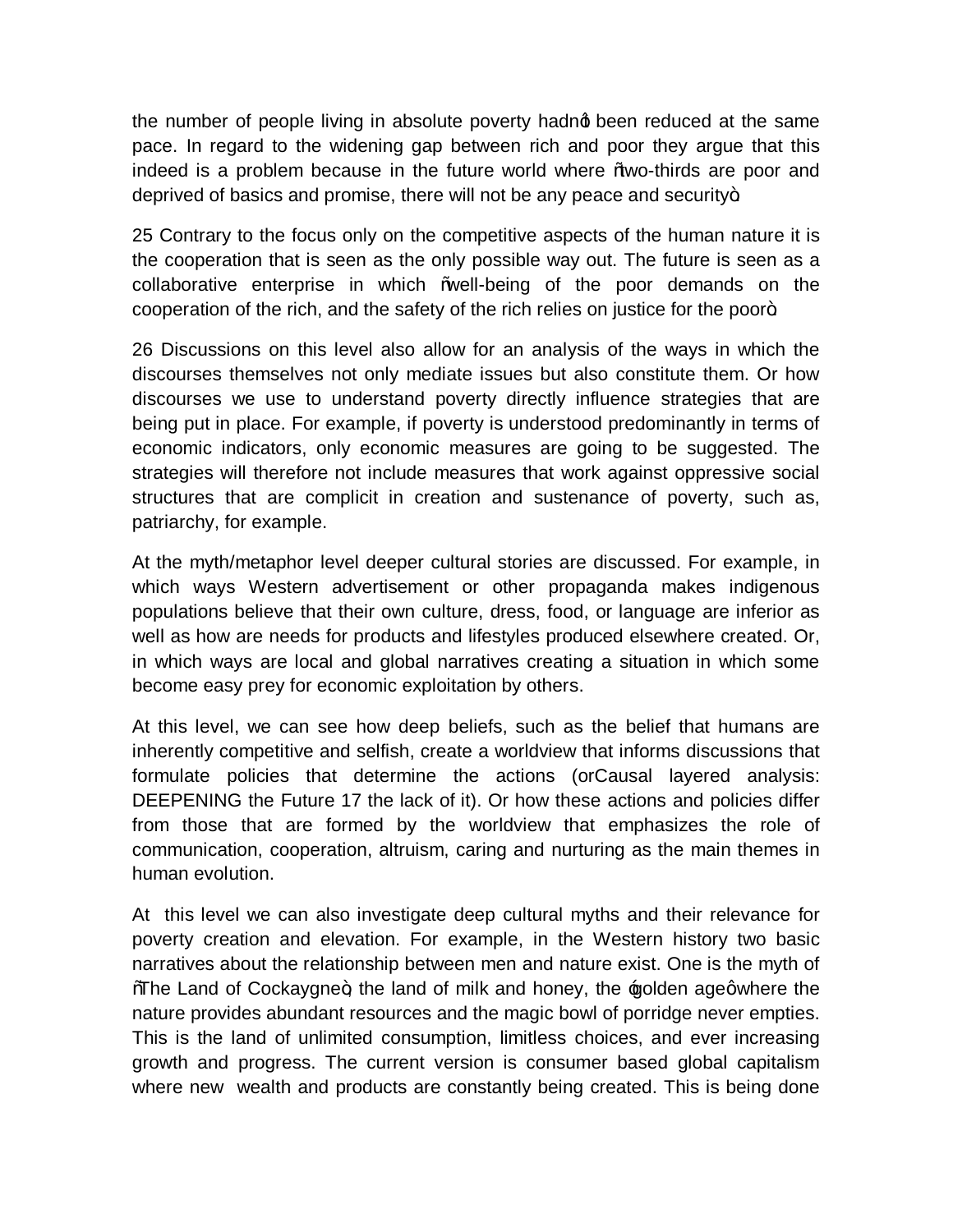both through technological and economic innovations as well as through the colonization of nature, lands, peoples, and space.

Another myth is that of Arcadia, where nature is bountiful but humans do not indulge themselves beyond their needs. It is the idea and the image about the harmony between humanity and nature rather than the image of domination and control of the nature by humanity so as to produce society and civilization. Throughout European history, the Land of Cockaygne was especially popular during medieval ages and among lower classes, which sought to relieve the drudgery of their everyday lives "through the pure satisfaction of sensual pleasures+

27 Arcadia, on the other hand, originated in ancient Greece and was revived by Renaissance humanists that were "seeking to restrain the selfish tendencies of the rich and powerful classes+.

28 Its modern version are today t ecological, New-Age and anti-globalization movements.

Milojevi thus begins with the data of poverty and then moves the discourse vertically to what she considers the foundational myths that structure the social.

Using CLA, she provides an integrated and layered reading of how to understand poverty and how to create poverty free futures. As she writes: "the worst thing that the mainstream discourse and both the 'left' and  $\pm i$ ght' worldviews do is to describe poverty in such terms that it becomes unthinkable to imagine poverty- free futures+

29

10. Doctoral research, Helena Pederson— Animal ethics

This final case study represents research conducted by Helena Pederson for her doctoral dissertation on animal ethics. Informed by moral philosophy, critical pedagogy and ecofeminist social analysis, Pederson intends to: % hallenge the current order of anthropocentrism, human. centredness in education, and explore the rationales for an alternative approach to values educational research and practice that is more inclusive in character+.

30 Her research is based on the human education approach, contextualizing human, animal relations within a broader framework of social justice and empirical data material from a pilot study, focusing on the nature of how human. animal relations within a Swedish primary school. I quote extensively from her analysis: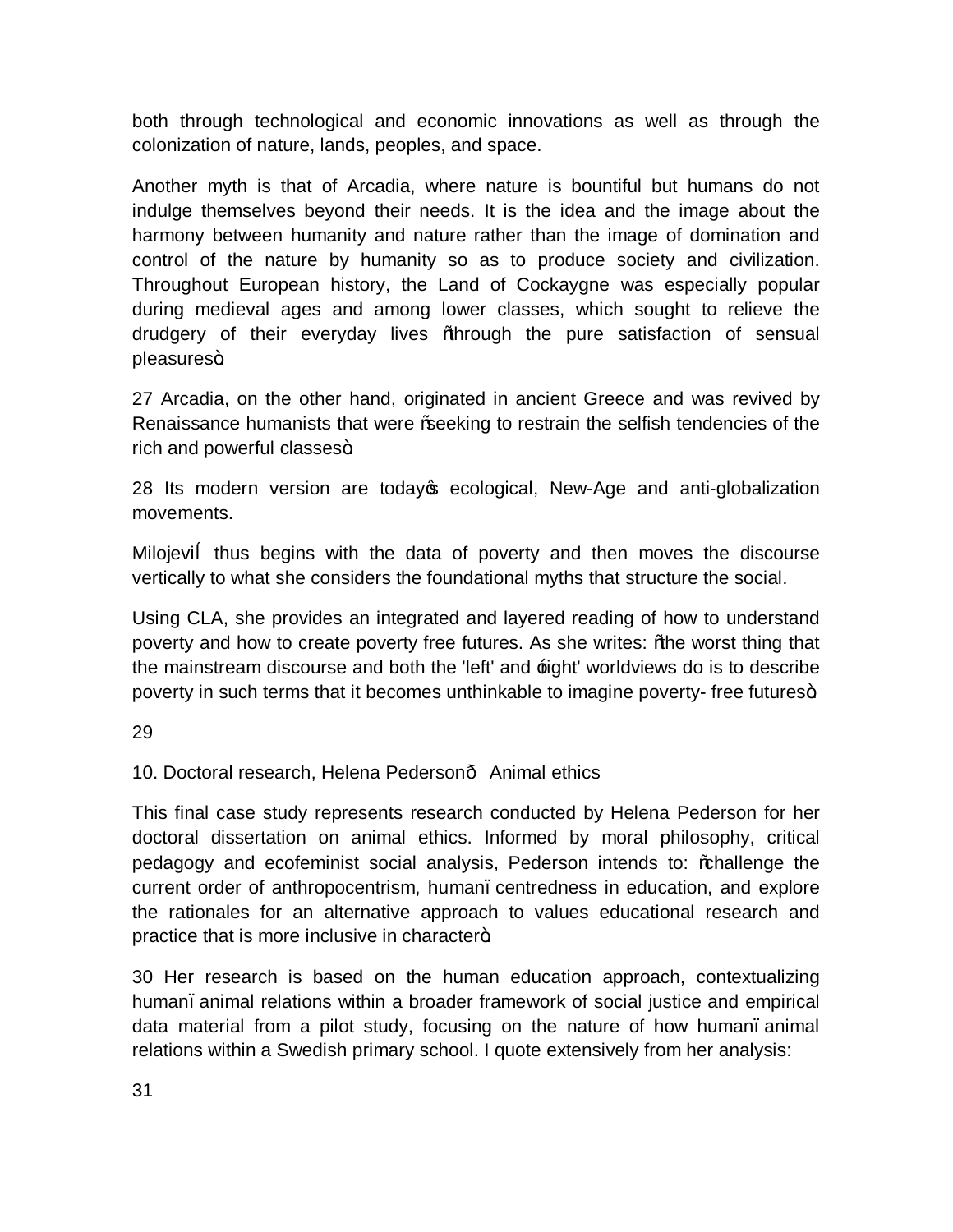# 18 Causal layered analysis: DEEPENING the Future

At the litany level, we have seen that a number of issues, or  $\pm$  weak signalsg concerning animal ethics in education have recently emerged.

In Sweden, one example is the Ministry of Agriculture of discussion materials on animal ethics. It appears as if this material has been produced as a superficial response from the authorities to a driving force at the systemic level Lnamely, a growing awareness among young people about animal ethics, that may have created a pressure on schools to address the issues. At the world-view level, there are different competing discourses: We may consider the debate concerning the role of the school as a value fostering actor in society rather than just an institution for transmitting knowledge, and, since democratic values are highly esteemed in this context, how the position of the student has changed accordingly, making student influence an impetus for change at schools.

Pederson then brings in an alternative discourse — the liberal market ideology and argues that the animal ethics discourse is a compromise outcome of these two discourses. She writes:

### 32

Another discourse is a liberal market oriented ideology that places responsibility on educational institutions to educate primarily for the job market, and also to find their own sponsors Lthereby restricting the space in which paradigmatic critique can take place in schools. The animal ethics discussion material may be the compromised outcome of these two competing discourses.

At the level of myth, underlying metaphorical statements may be constructed, such as 1)  $\exists$  he School as a Panaceag The school as a main socialization instrument by which to achieve various desirable aims (notably aims of certain powerful actors in society, be they an elitist, patriarchal church, a government, or multinational corporations)L

and  $2$ ) $\pm$ he Cartesian Heritageg If animal exploitation is abolished, human welfare will be jeopardised, since the advancement of humanity is, and will continue to be, built on this exploitation.

Along with the Swedish case study, she offers an example from a charter school in California:

33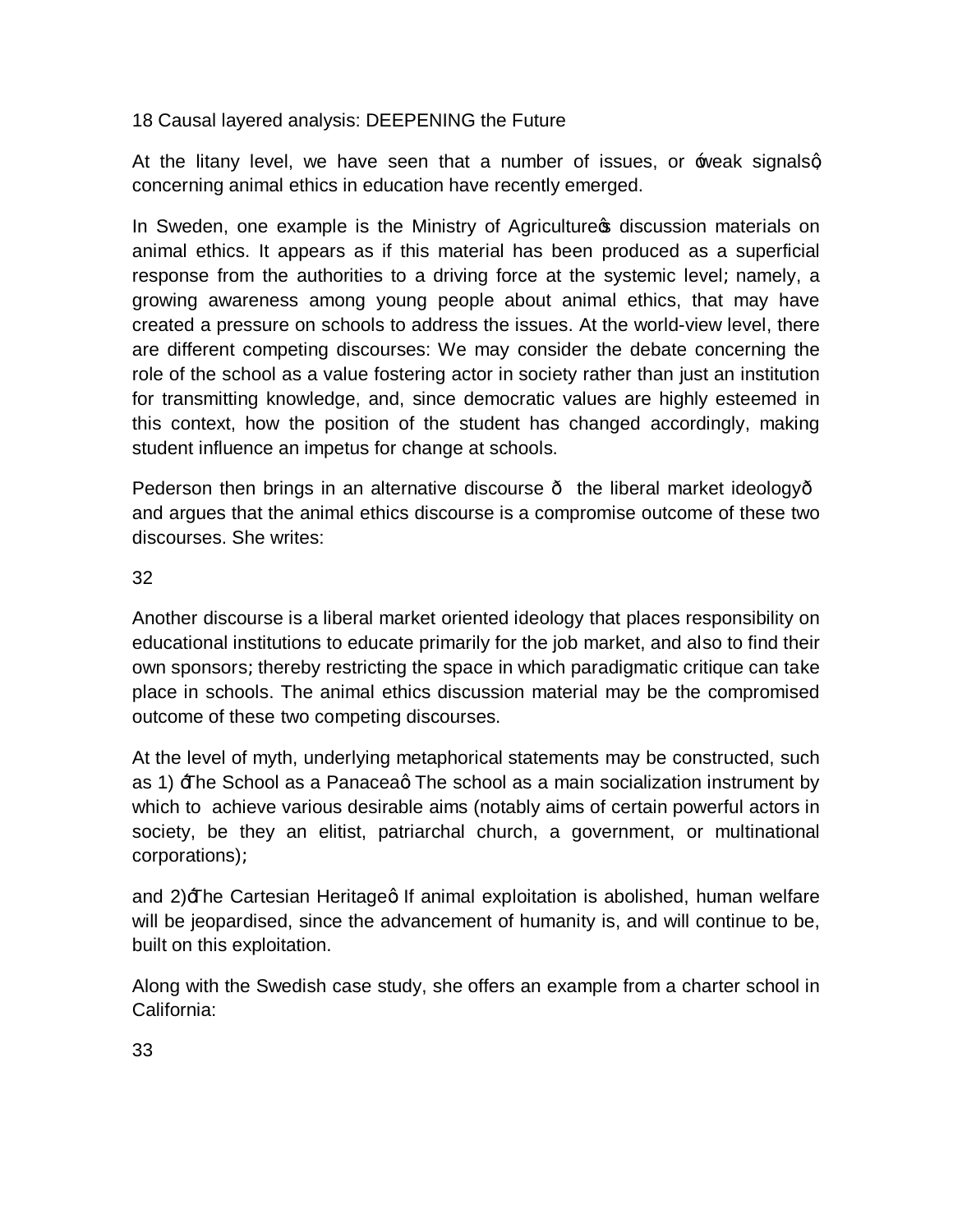Another example of a litany level issue is the Humane Education charter school that is currently being established in California. At the systemic level, this school has been spearheaded by the animal welfare movement together with teachers. The level of discourse may in this case involve an increased awareness of the violence link gaccording to which animal abuse has desensitizing effects and may also lead to violence also toward humans Las well as an increased awareness of relations of power and oppression related to the idea of  $\pm$ he otherg be they humans or animals.

One possible metaphor here is  $\exists$  he Web of Lifeg All beings on Earth are mutually interconnected and interdependent on one another.

However, for certain parties to whom the establishment of this school is controversial, there may be a fear that the human privileges that follow from the discourse of anthropocentric hegemony are threatened. The Causal layered analysis: DEEPENING the Future 19 dominant metaphors in this case may be 1) Fre Creationg Human beings supreme role as masters of the world have been ascribed to us by some omnipotent, religious authority  $L(2)$   $\exists$  he Food Chaing Since human beings are predators at the top of the ecosystem, it is natural (or even inevitable) for us to use other species for our own purposes Lor, alternatively, 3) The Zero-Sum Game of Ethics a Ascribing moral status to animals undermines the value of human beings proportionally.+

From these CLA sketches, she suggests resultant scenarios:

34

Scenarios could range from shorter, term empirical, systemic levels, such as the widespread implementation of humane education in national curricula due to student pressure and alliances between new social movements and politics Lto the longer, term levels of world-view and myth/metaphor where a  $\equiv$  wild cardgscenario could lead to the concept of speciesism completely losing relevance and being replaced by new, hitherto unimagined forms of  $\pm$ thernessg since technological development, unexpected global disasters and evolutionary forces may result in the existence of only one single species on Earth. A relevant myth here may be **A** Nature **S** Revenged A fear that morally wrong behavior will strike back at ourselves in the end.

# Difference as method

While there are numerous other examples, hopefully the above give an indication of the possible beneficial uses of CLA. The utility of causal layered analysis is that it can categorize the many different perceptions of realities while remaining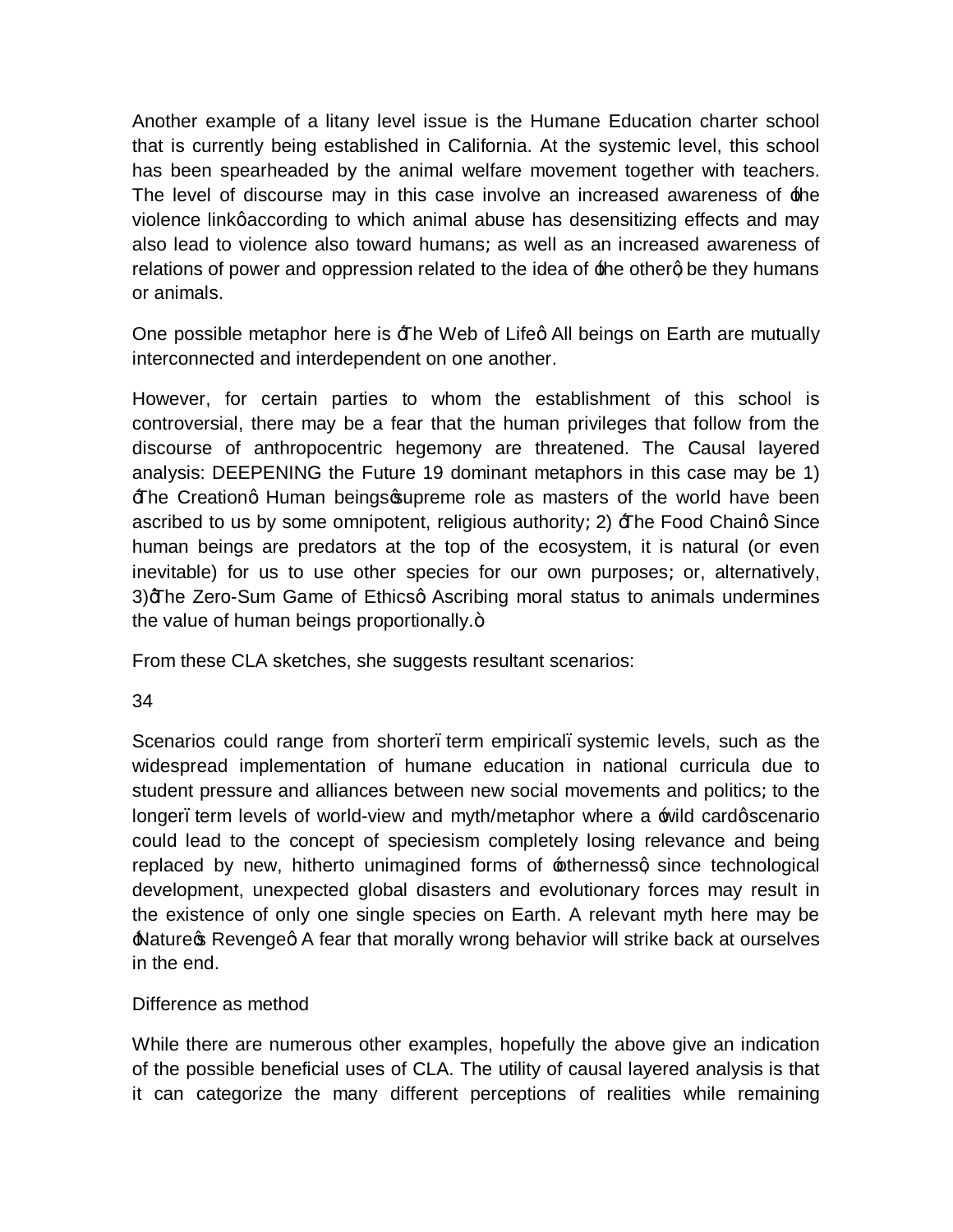sensitive to horizontal and vertical spaces. Often individuals write and speak from differing perspectives. Some are more economistic, others are concerned with the big pictureL some want real practical institutional solutions, others want changes unconsciousness.

35 CLA finds space for all of them.

The key methodological utility is that it allows for research that brings in many perspectives. Indeed, each perspective can be used as a driver, since it represents an interest group. As mentioned above, we have used this approach in the Australian Government Action Agenda Research for the Pharmaceutical and Bio-tech Industry. The worldviews of Big Pharma, small bio-tech, generic drugs, the Government and customers become drivers of the type of future that will result. CLA has a fact basis, which is framed in history, which is then contextualized within a discourse or worldview, which in turn is located in pre- and post-rational ways of knowing, in myth and metaphor. The challenge is to bring these many perspectives to a particular problem, to go up and down levels, and sideways through various scenarios.

Like all methods, CLA has its limits. For example, it does not forecast the future per se and is best used in conjunction with other methods such as emerging issues analysis and visioning. It could lead to a paralysis of action: too much time spent on problematizing and not enough on designing new policy actions. For newcomers to the futures field, it may dampen their inner creativity, since it categorizes reality instead of allowing for a free-for-all visioning. For a few, it is 20 Causal layered analysis: DEEPENING the Future too difficult. This is especially so for empiricists who see the world as either true or false (and who insist on being right instead of being located in layers of reality) or postmodern relativists who reject the vertical gaze CLA implies.

CLA endeavors to find space for these different perspectives. It does not reject the empirical or the ideational but considers them both along a continuum.

In this sense CLA, while part of the poststructural critical tradition, is very much oriented toward action learning and integrated methodologies. Answers are neither right nor wrong. Instead, a dialogue that uses multiple ways of knowing is sought between the different levels. Interaction is critical here. By moving up and down levels and sideways through scenarios, different sorts of policy outcomes are possible and discourse/worldviews as well as metaphors and myths are enriched by these new empirical realities.

Of course, if at a workshop a discussion does not fit into our neat categories of litany, social causes, worldview and metaphor and root myth, it is important to work